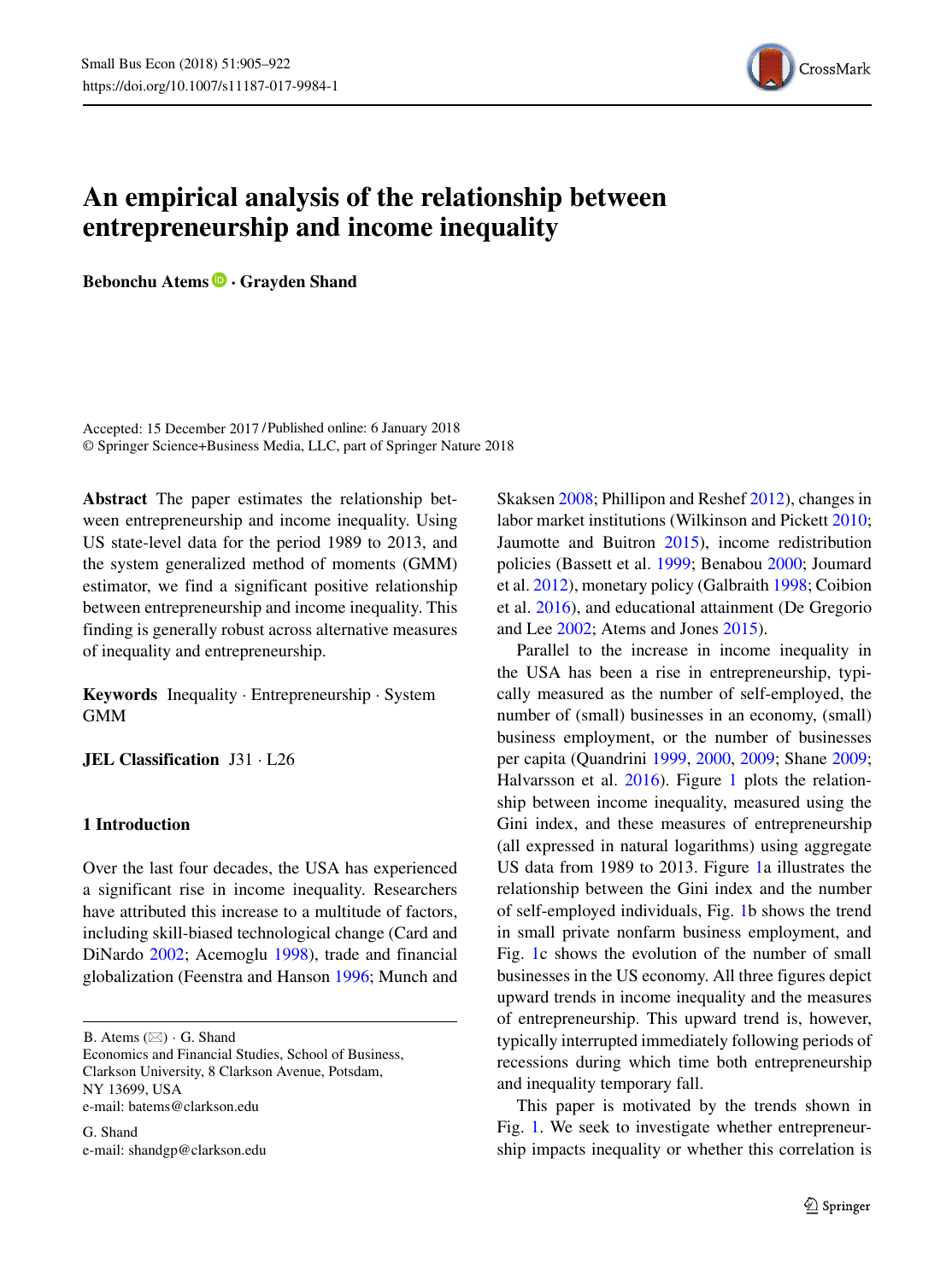<span id="page-1-0"></span>

**Source** The income inequality data come from Frank (2009). Aggregate self-employment data are from the Current Population Survey. The number of small businesses and small business employment data were obtained from the U.S. Census Bureau's County Business Patterns.

**Fig. 1** Gini coefficient, number of self-employed, and small business employment

merely an empirical coincidence. That entrepreneurship may increase inequality has been suggested by, among others, Halvarsson et al.  $(2016)$ , Åstebro et al. [\(2011\)](#page-15-6), Gort and Lee [\(2007\)](#page-16-9), Hamilton [\(2000\)](#page-16-10), and Evans and Leighton [\(1989\)](#page-16-11). These authors contend that while entrepreneurship increases income for some people, most self-employed and small-scale entrepreneurs have average earnings that are lower than the population average. In particular, Astebro et al. [\(2011\)](#page-15-6) propose a model of labor market frictions in which entrepreneurs are skilled in a variety of activities and there is complimentarity between their skills, finding that average wages under self-employment are lower than mean wages under paid employment. Hamilton [\(2000\)](#page-16-10) examines differences in earnings between self-employment and paid employment, reporting that a majority of entrepreneurs enter and remain in business even though their initial earnings, as well as their earnings growth are lower than earnings of individuals in paid employment. He estimates an earnings differential of 35% for selfemployed individuals, further arguing that this differential potentially underestimates the true differential as fringe benefits are generally not included in wages under paid employment. Using data for Canada, Lin et al. [\(2000\)](#page-16-12) find that self-employed earnings average

approximately 8 cents to a dollar less than those of wage and salary employees. Similar findings have been reported by, among others, Mathias et al. [\(2017\)](#page-16-13), and Åstebro and Chen  $(2014)$  $(2014)$ .

While the abovementioned studies provide evidence on earnings differentials between entrepreneurs and paid employees, few papers have directly estimated the link between entrepreneurship and income inequality at a more macrolevel. Existing studies have typically examined how the structure of inequality in compensation and opportunity within organizations triggers low-earning employees to exit these organizations for other firms or to pursue more entrepreneurial ventures. For example, Sørensen and Sharkey [\(2014\)](#page-17-4) find that employees in organizations with high wage inequality are more likely to make the transition to entrepreneurship, but find no evidence of these individuals moving to other firms. Using linked employeremployee data for the legal services sector, Carnahan et al. [\(2012\)](#page-15-8) also report a positive relationship between high-performance employees and their likelihood of transitioning to entrepreneurship in organizations with a low degree of compensation dispersion, while lowperforming employees in organizations with greater compensation dispersion are less likely to become entrepreneurs after they exit their current organization.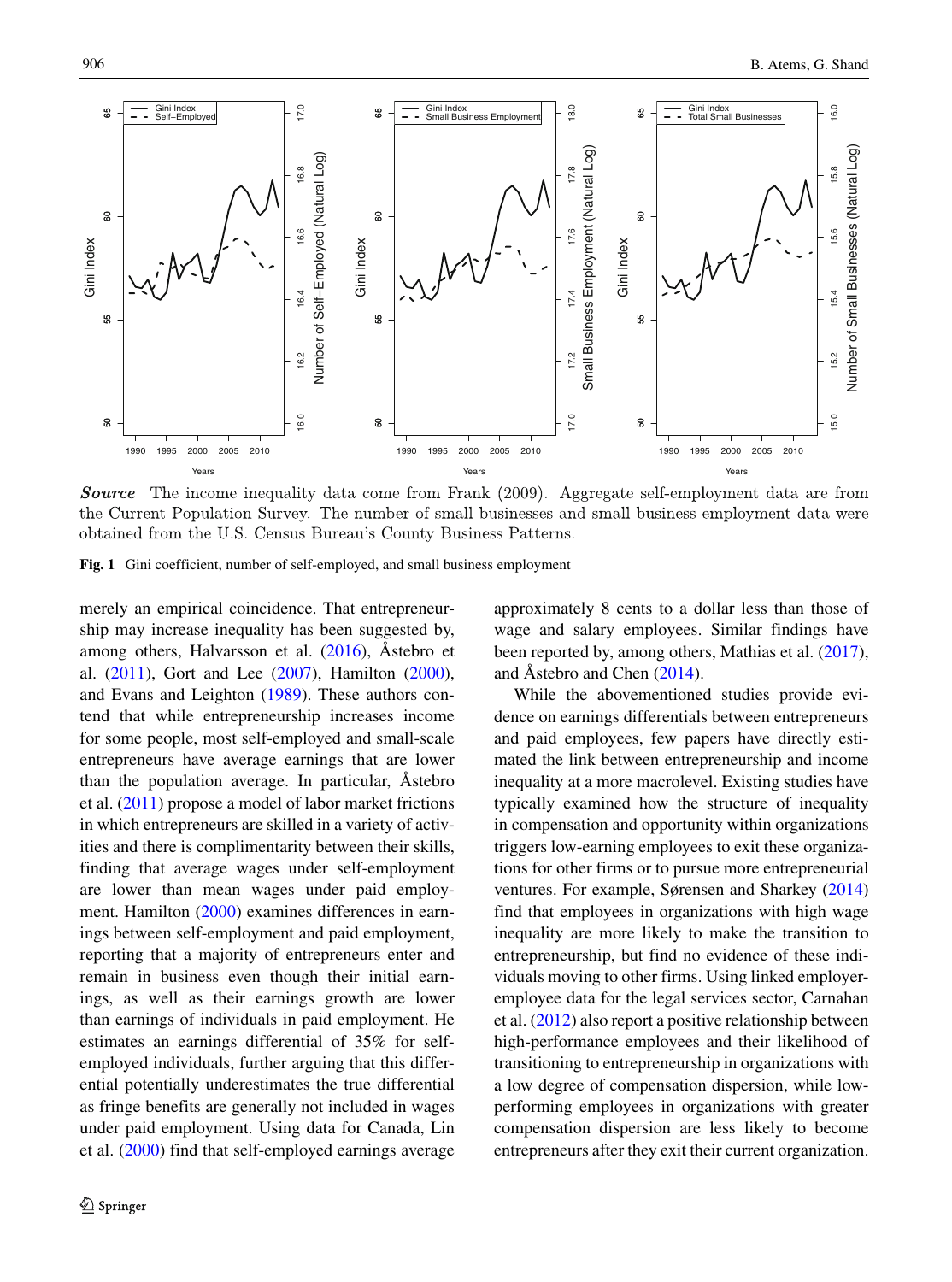The theoretical literature, however, has suggested mechanisms through which entrepreneurship may increase *aggregate* income and wealth inequality. These theories generally rely on *incentives* arguments, whereby, borrowing constraints on entrepreneurial investment and savings, together with the high costs of external finance provide incentives for entrepreneurs to accumulate wealth, leading to a higher observed equilibrium concentration of wealth among entrepreneurs than paid employment (see e.g., Quadrini [2000,](#page-17-1) [2009;](#page-17-2) Bohacek [2006;](#page-15-9) Cagetti and DeNardi [2006\)](#page-15-10). Quadrini [\(2000\)](#page-17-1), for example, develops a dynamic general equilibrium model that incorporates entrepreneurial choice and financial frictions, showing that more wealth inequality is generated in the model that explicitly incorporates entrepreneurship than one than does not consider entrepreneurial activities. Extending the work of Quadrini [\(2000\)](#page-17-1), Cagetti and DeNardi [\(2006\)](#page-15-10) construct and calibrate an occupational choice model that allows for entrepreneurial entry, exit, and investment decisions in the presence of borrowing constraints. They show that a model economy without entrepreneurs produces a distribution of wealth which is significantly lower (top 1% only held 4% of total wealth) than that observed in aggregate US data. However, when entrepreneurs are incorporated in the benchmark model economy, the distribution of wealth in this economy is similar to that observed in the data (top 1% owned about 30% of total wealth). While these theoretical models focus on wealth inequality, incentives to increase wealth may also lead to increases in *aggregate* income. For example, borrowing and other financial constraints may cause individuals with entrepreneurial goals to increase work effort (Schumpeter [1934\)](#page-17-5), leading to higher levels of income growth and capital accumulation for (potential) entrepreneurs (Jones and Kim [2017\)](#page-16-14), which in turn increases aggregate income inequality.

This paper represents the first attempt to estimate the impact of entrepreneurship on income inequality using US state-level data. We use data on all 50 US states and the District of Columbia (DC) from 1989 to 2013. Following, among others, Meager [\(1992\)](#page-16-15), Van Stel et al. [\(2005\)](#page-17-6), and Thurik et al. [\(2008\)](#page-17-7), the paper uses the number of self-employed as a fraction of the total labor force (self-employment rate) as the measure of entrepreneurship. For robustness purposes, we also use three other proxies for entrepreneurship, namely the number of small businesses as a percent of total businesses, private small business employment as a percent of total private nonfarm employment, and the number of businesses per capita. Our econometric strategy relies on the Arellano and Bover [\(1995\)](#page-15-11) and Blundell and Bond [\(1998\)](#page-15-12) system generalized method of moments (GMM) estimator. Empirical results show evidence of a strong positive relationship between entrepreneurship and income inequality. The results are robust across the different measures of entrepreneurship, as well as to alternative measures of income inequality.

The rest of the paper is organized as follows. Section [2](#page-2-0) outlines the econometric methodology, while Section [3](#page-4-0) describes the data, their sources, and any transformations to the data. Section [4](#page-6-0) discusses the empirical results. Concluding remarks are presented in Section [5.](#page-14-0)

#### <span id="page-2-0"></span>**2 Econometric methodology and estimation**

<span id="page-2-1"></span>The baseline model for investigating the impact of entrepreneurship on income inequality is:

$$
I_{it} = \alpha + \beta I_{i,t-1} + \gamma E_{i,t-1} + X_{i,t-1}\delta + \eta_i + \nu_t + \varepsilon_{it} \tag{1}
$$

where  $I_{it}$  and  $I_{i,t-1}$ , respectively, denote income inequality in state *i* in years *t* and  $t - 1$ ,  $E_{i,t-1}$ represents entrepreneurship in state  $i$  in year  $t - 1$ , and  $X_{i,t-1}$  is the year  $t-1$  vector of controls in state *i*. Entrepreneurship and the control variables are unlikely to affect inequality contemporaneously, hence they enter the model in lags. In Eq. [1,](#page-2-1)  $\alpha$  is a constant,  $\eta_i$  captures state-specific fixed effects,  $v_t$  are year fixed effects, and  $\varepsilon_{it}$  is the error term.

Before proceeding, it is useful to discuss the choice of the variables contained in *X*. The literature on the determinants of income inequality is vast, so the rationale for choosing the control variables in *X* will not be overemphasized. We include the percentage of individuals with at least a high school degree and the percentage with at least a college degree as proxies for the impact of human capital on inequality. The empirical literature has documented conflicting results on the impact of education on inequality. De Gregorio and Lee [\(2002\)](#page-16-6) report a negative effect of education on inequality, while Katz and Murphy [\(1992\)](#page-16-16), Acemoglu [\(1999,](#page-15-13) [2002\)](#page-15-14), Lemieux [\(2006\)](#page-16-17) among others attribute the rise in wage inequality to the college-high school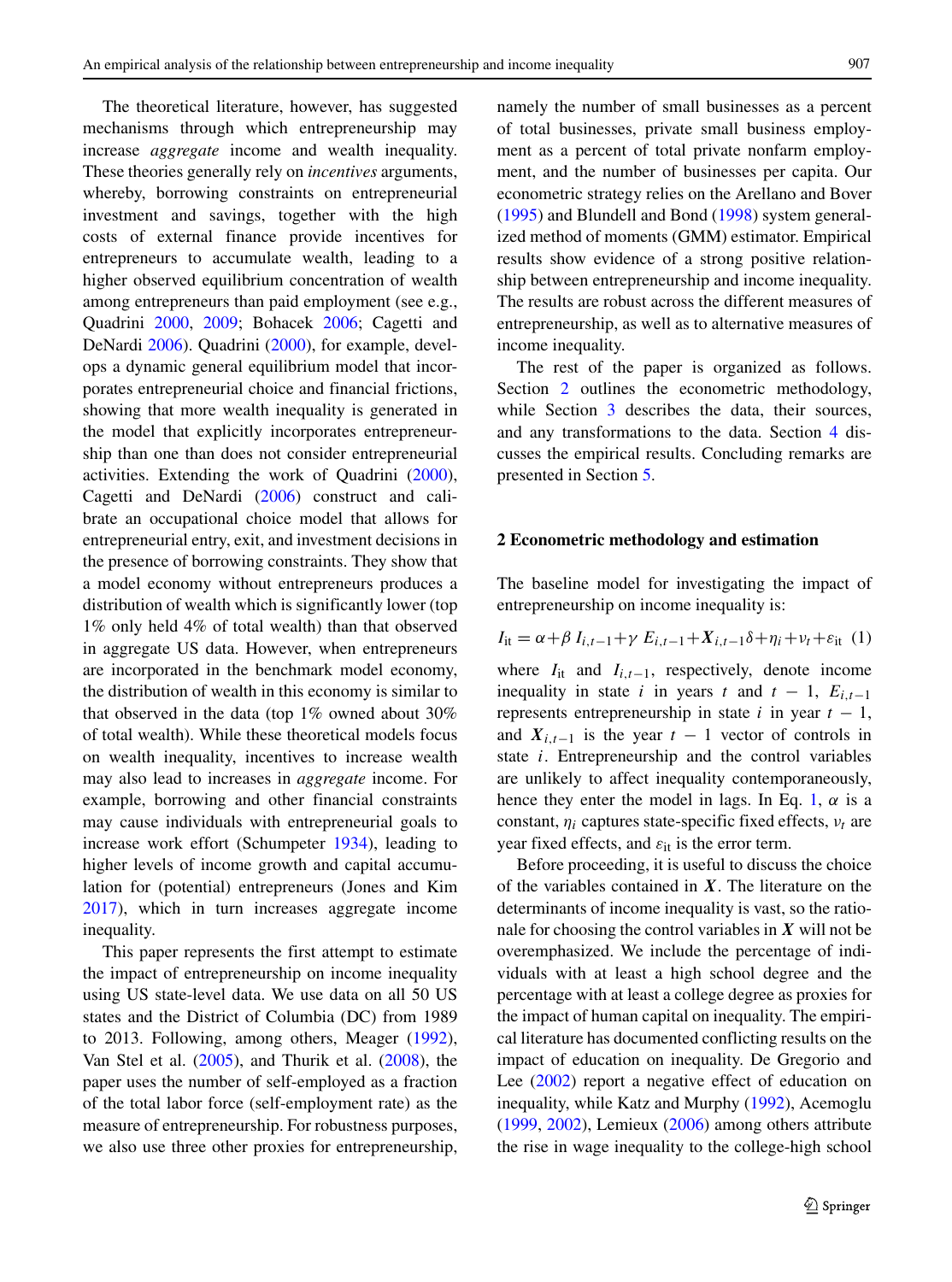wage premium. Many studies, (see e.g., Brewer et al. [1999;](#page-15-15) Davies and Guppy [1997;](#page-16-18) Kane and Rouse [1995;](#page-16-19) Rumberger and Thomas [1993\)](#page-17-8) have shown that while the income difference between high school and college has grown, so has the income difference between college graduates with an undergraduate and a graduate degree. Some of these studies also show that the income premium for different degrees has grown, with engineering and science degrees outperforming social science degrees, and social science degrees outperforming humanities degrees. Including measures of educational attainment beyond our two measures (high school and college) would be ideal to adequately control for the impact of human capital on income inequality. These data, however, are not available annually at the US state-level, limiting our paper to the use of high school and college attainment rates.

The paper also includes state-level unemployment rates, poverty rates, and real GDP per capita growth to control for the effect of macroeconomic conditions. That macroeconomic conditions affect inequality has been studied by Blank and Blinder [\(1986\)](#page-15-16), Silber and Zilberfarb [\(1994\)](#page-17-9), Jantti [\(1994\)](#page-16-20), Mocan [\(1999\)](#page-16-21), and Cysne [\(2009\)](#page-16-22). Union membership, state minimum wages, and an indicator variable for right-to-work states are included to control for the well-documented link between labor market institutions and inequality (see e.g., Di Nardo et al. [1996;](#page-16-23) DiNardo and Lemieux [1997;](#page-16-24) Card [2001;](#page-15-17) Koeniger et al. [2007\)](#page-16-25). We follow the literature on the link between redistributive government policies and income inequality (see e.g., Milanovic [2000;](#page-16-26) Goni et al. [2011\)](#page-16-27) and include average income tax (individual and corporate) and capital gains tax rates, as well as welfare expenditures as a percent of total state expenditures. The percent of the population 65 years and older, and the minority share of the population are included to control for demographic influences on income inequality, while the shares of total employment accounted for by employment in seven industry categories have been included to control for state industrial composition. The industry shares considered include the proportion of total employment accounted for by employment in construction, government, manufacturing, mining, retail sales, wholesale sales, and the finance, insurance, and real estate (FIRE) sectors. This list of controls is certainly not exhaustive and was determined by the availability and reliability of data for all 50 states and DC for the sample period. Furthermore, some factors

that affect inequality may be unobservable. The inclusion of the state-specific effects should help control for the impact of unobservable factors on inequality that vary across states but are time-invariant. As well, the possibility of common trends in the variables of interest may contaminate the results obtained from estimating Eq. [1.](#page-2-1) We include the year fixed effects,  $v_t$ to mitigate this issue.

Ordinary least squares (OLS) estimation of Eq. [1](#page-2-1) results in an estimate of *β* that is upward biased (Hsiao [1986;](#page-16-28) Bond et al. [2001\)](#page-15-18). The upward bias is caused by the positive correlation between the lagged dependent variable *Ii,t*−<sup>1</sup> and the state-specific fixed effects *ηi*. To see this, suppose that a large shock to income in state *i* affects the income distribution of that state, causing a significant increase in inequality in year *t*, *I*<sub>it</sub>. Also suppose that the effect of the shock is only captured in  $\varepsilon_{it}$  and not directly modeled in Eq. [1.](#page-2-1) This increase in inequality in year *t* will cause the average value of  $\eta_i$  over the entire sample period to be higher. This means that  $I_{i,t-1}$  and  $\eta_i$  will both be higher in the following year, causing the OLS estimate of *β*, the coefficient on  $I_{i,t-1}$  to be upward biased. Nickell [\(1981\)](#page-16-29) further shows that the bias cannot be eliminated using the fixed effects or least squares dummy variable estimator. In fact, fixed effects estimation of Eq. [1](#page-2-1) produces an estimate of *β* that is downward biased.

The dynamic panel data literature has generally advocated for the use of the so-called difference GMM estimator proposed by Arellano and Bond [\(1991\)](#page-15-19) to address this problem. This estimator first-differences all the variables in Eq. [1,](#page-2-1) thereby removing the statespecific fixed effects (*ηi*):

<span id="page-3-0"></span>
$$
\Delta I_{it} = \beta \Delta I_{i,t-1} + \gamma \Delta E_{i,t-1} + \Delta X_{i,t-1} \delta + \Delta \nu_t + \Delta \varepsilon_{it}
$$
\n(2)

After first-differencing, appropriate lags of the variables in levels can be used as instruments for the variables in first differences. Under the assumption that errors are serially uncorrelated and independent across states, we have:

 $E(\varepsilon_{\text{it}}\varepsilon_{\text{is}}) = 0 \text{ for } s \neq t$ 

Furthermore, assuming that

$$
E(I_{i1}\varepsilon_{it})=0 \ for \ t\geq 2
$$

second and higher order lags of  $I_{it}$  are valid instru-ments for Eq. [2.](#page-3-0) For example,  $I_{i,1}$  can be used as an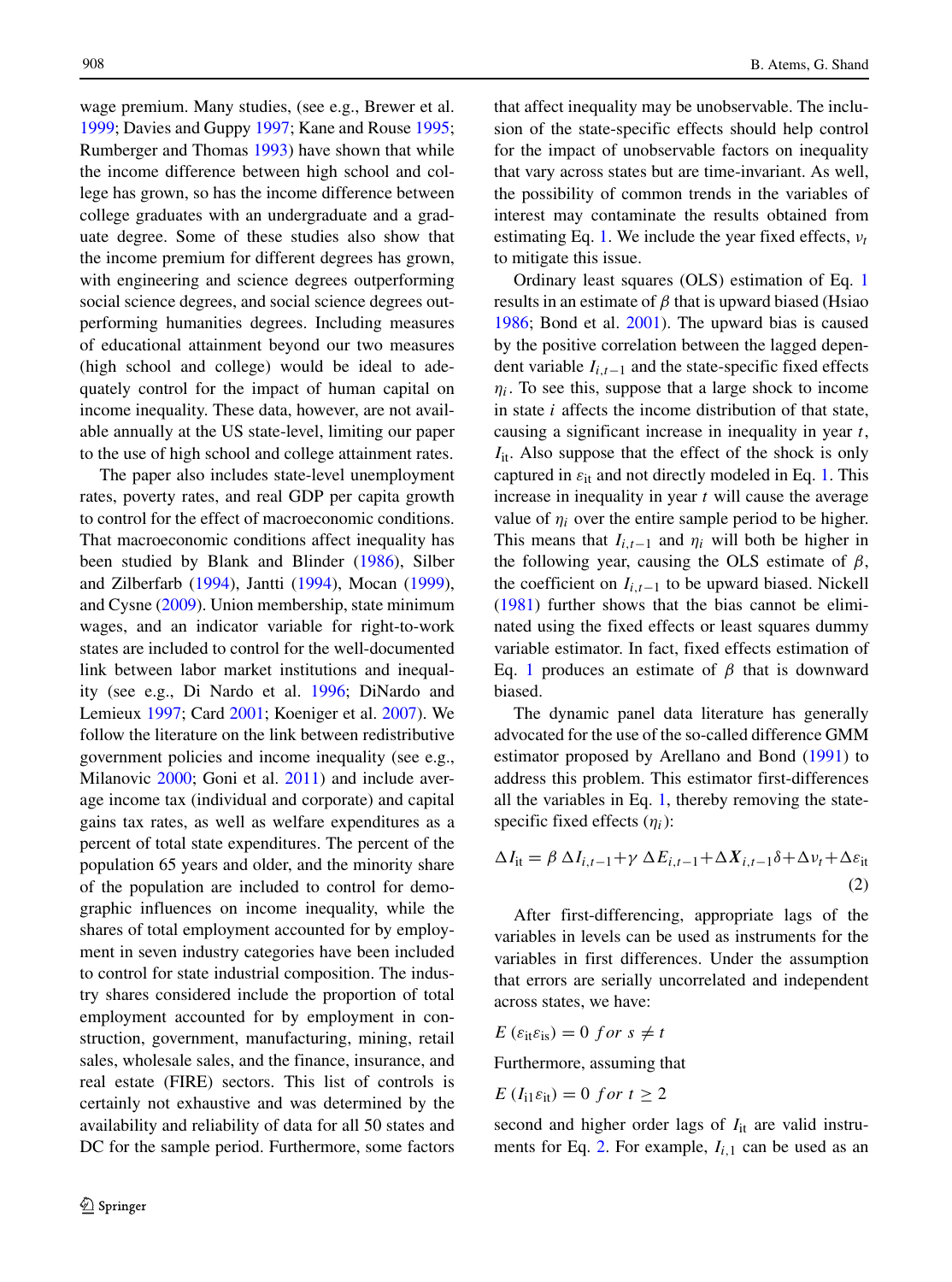instrument for  $(I_{i,2} - I_{i,1})$  for period 3, and  $I_{i,1}$  and  $I_{i,2}$  as instruments for  $(I_{i,3} - I_{i,2})$  for period 4, and so on.

Under the assumption that entrepreneurship and the other regressors are strictly exogenous, lags, leads, and contemporaneous values of *E*it and *X*it are valid instruments for the equations in first differences. There are, however, compelling reasons to believe that entrepreneurship and the other regressors are not strictly exogenous. Possible examples include business-friendly policies or attitudes toward entrepreneurship versus government intervention in the state population or current state government. There may also be longer term reverse causal effects of inequality on entrepreneurship. Maintaining the assumption that inequality and entrepreneurship (and the other regressors) are uncorrelated contemporaneously, Arellano and Bond [\(1991\)](#page-15-19) show that lagged values of the predetermined  $E_{it}$  and  $X_{it}$  are valid instruments for the first-differenced equation. If *E*it and  $X_{it}$  are endogenous, their second and higher order lags are valid instruments for the differenced equations [\(2\)](#page-3-0).

Blundell and Bond [\(1998,](#page-15-12) [2000\)](#page-15-20) argue that when the time series are highly persistent, instruments based on lags of the variables in levels may introduce weak instrument bias. To the extent that income inequality and the regressors are persistent, the difference GMM estimator may not be appropriate for our purposes. Arellano and Bover [\(1995\)](#page-15-11) propose an alternate but related dynamic panel data estimator, the system GMM estimator, which has been shown by Blundell and Bond [\(1998\)](#page-15-12) to considerably alleviate the weak instrument problem of the difference GMM estimator. The estimator requires that GMM estimation be performed using a "stacked" system consisting of two equations:

<span id="page-4-1"></span>
$$
\Delta I_{it} = \beta \Delta I_{i,t-1} + \gamma \Delta E_{i,t-1} + \Delta X_{i,t-1} \delta + \Delta \nu_t + \Delta \varepsilon_{it}
$$
  
\n
$$
I_{it} = \alpha + \beta I_{i,t-1} + \gamma E_{i,t-1} + X_{i,t-1} \delta + \eta_i + \nu_t + \varepsilon_{it}
$$
\n(3)

The first equation in the above system  $(3)$  is the same as Eq. [2,](#page-3-0) and similar to the difference GMM estimator, uses lags of the regressors in levels as instruments, while the second in the system estimates Eq. [1](#page-2-1) instrumented with lags of the regressors in first differences. Blundell and Bond [\(1998\)](#page-15-12) recommend using the second and higher order lags of

the regressors as instruments when applying the system GMM estimator. In addition to alleviating the endogeneity bias caused by the introduction of the lagged endogenous variable, the system GMM is more robust to measurement error than cross-sectional models (Bond  $2002$ ; Brülhart and Mathys  $2008$ ). The state fixed effects capture time-invariant measurement errors, while sufficiently longer lags of the regressors as instruments mitigate the effect of time-varying measurement errors.

In light of these advantages, the results of this paper are estimated using the system GMM estimator. We use the third and fourth lags of the regressors as instruments and apply the two-step estimator to maximize efficiency. While we believe that our sample size is sufficiently large, we nonetheless apply the Windmeijer [\(2005\)](#page-17-10) small sample correction of the standard errors in all the two-step system GMM estimations. Our reliance on "internal" instruments makes it necessary to test for instrument validity. Consequently, we report the Hansen test for overidentifying restrictions, as well as the Arellano and Bond [\(1991\)](#page-15-19) test for second-order serial correlation (AR (2)) in the residuals for all regressions.

#### <span id="page-4-0"></span>**3 Data**

The data for the analysis consist of annual observations for all 50 US states and DC over the period 1989–2013. The dependent variable in our model is state-level income inequality. Data on nine measures of income inequality are constructed by Frank [\(2009\)](#page-16-30) and obtained from [http://www.shsu.edu/](http://www.shsu.edu/~eco_mwf/inequality.html)∼eco mwf/ [inequality.html.](http://www.shsu.edu/~eco_mwf/inequality.html) Frank [\(2009\)](#page-16-30) constructs the statelevel inequality measures from individual tax-filing data collected from the Internal Revenue Service's (IRS) Statistics of Income (SOI) program. The pretax SOI measure of adjusted gross income (AGI) includes wages and salary income; capital income such as dividends, interest, rents, and royalties; and entrepreneurial income from self-employment, small businesses, and partnerships. Interest on state and local bonds, and federal and state intergovernmental transfer income are excluded. Using these data, Frank [\(2009\)](#page-16-30) uses percentile rankings to derive income share measures of inequality, namely, the top 5, 1, 0.5, 0.1, and 0.01% income shares. Frank [\(2009\)](#page-16-30) also uses these data to construct Gini coefficients, the Atkinson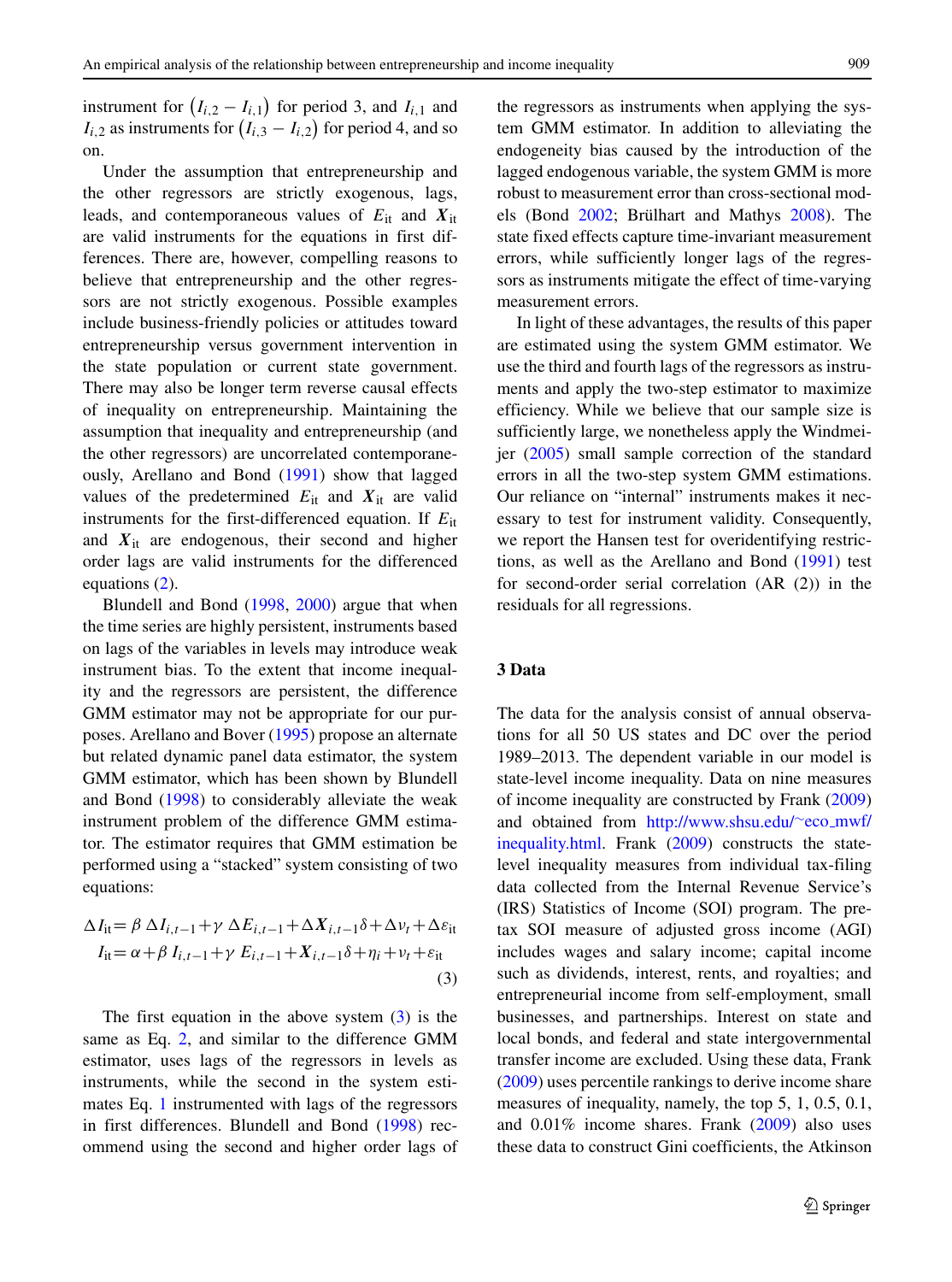<span id="page-5-0"></span>

**Notes:** The income inequality data come from Frank (2009).

**Fig. 2** Measures of income inequality

index, the relative mean deviation, and the Theil entropy index. We refer the reader to Frank [\(2009\)](#page-16-30) for details on the construction of the inequality measures. In the current paper, we use all nine measures to ensure that conclusions regarding the impact of entrepreneurship on income inequality are stable and not sensitive to alternative measures of inequality.

Figure [2](#page-5-0) plots the measures of income inequality used in this paper. A particularly striking feature of the graphs is the decline in inequality (across all the nine measures) immediately following the three US recessions that occurred since 1989 (1990–1991, 2001, 2007–2009). At first glance, this decrease in inequality might seem odd since many people lost their jobs or moved to lower paying service jobs in the following years. However, just as higher income individuals tend to reap greater financial benefits than lower income individuals during good economic times, they generally tend to incur greater financial loss in bad economic times. This occurs because more volatile sources of income related to capital, such as business

income, capital gains, and dividends, typically constitute a relatively higher proportion of the income of higher income individuals than labor income (labor and wages), so that an economic downturn results in more financial losses for higher income individuals. According to 2011 Congressional Budget Office (CBO) estimates, labor income accounted for 37% of the income of the top 1% income earners, but 62% of the income of the middle quintile.<sup>1</sup> In contrast, capital income accounted for 58% of the income of the top 1% versus 4% for the middle quintile. The same CBO estimates reveal that the top 1% derived 1% of their income from government transfers against 25% for the middle quintile. During the Great Recession of 2007– 2009, the top 1% saw their income share decrease by 36.3 versus 11.6% for the bottom 99%, with much of the declines caused by decreases in capital gains, which decreased by 75% from 2007–2009. Dividend and interest incomes, respectively, fell by 33 and 40%,

<span id="page-5-1"></span>[<sup>1</sup>https://www.cbo.gov/publication/49440](https://www.cbo.gov/publication/49440)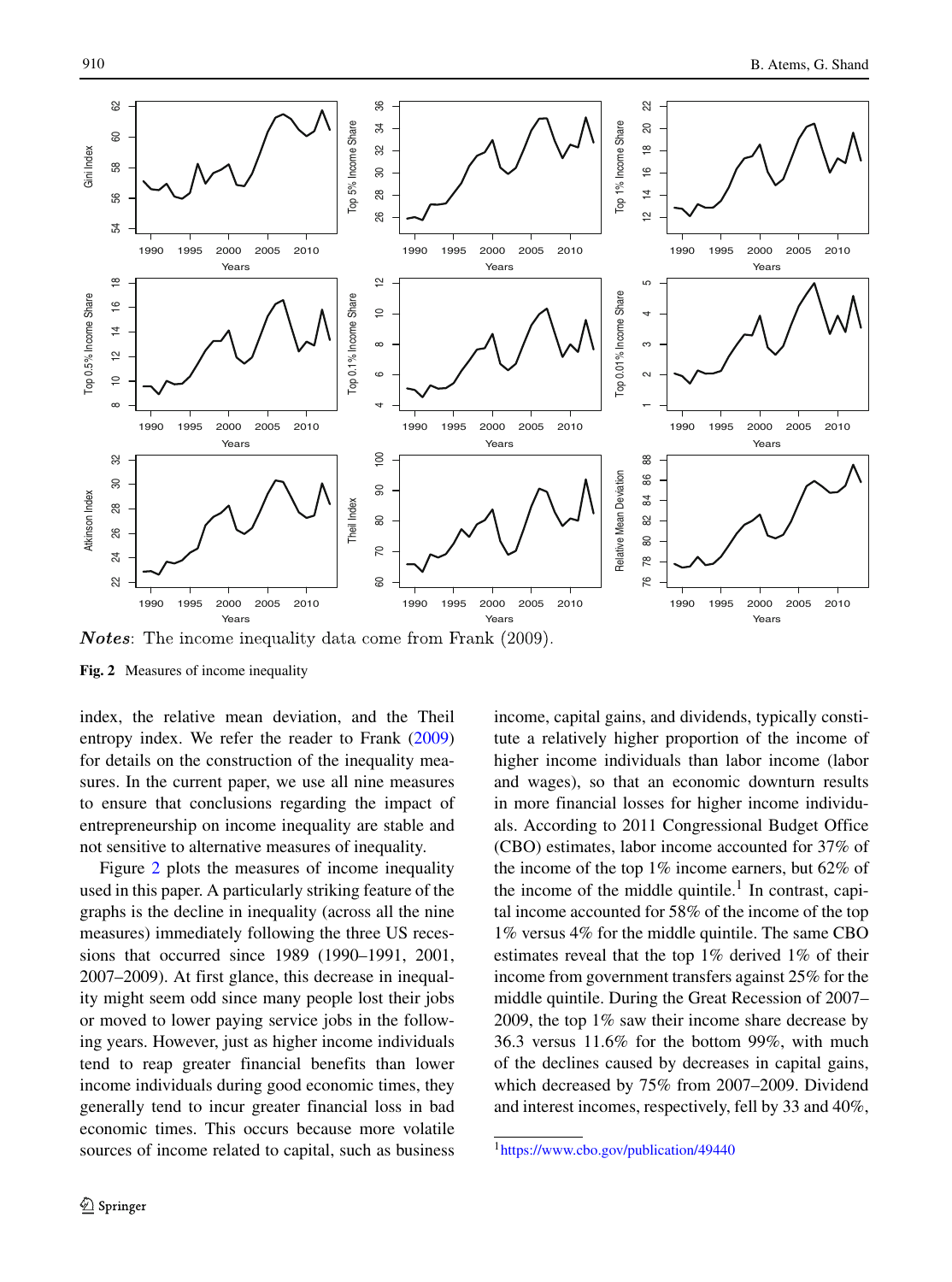while the drop in labor income was much smaller (6%). These large decreases in capital income relative to labor income explain the decreases in inequality during the Great Recession and in previous recessions.

Of particular interest in this paper is the possible effect that entrepreneurship has on income inequality. Following, among others, Van Stel et al. [\(2005\)](#page-17-6), and Thurik et al.  $(2008)$ , we use the number of selfemployed as a fraction of the total labor force (selfemployment rate) as the measure of entrepreneurship. The data on self-employment are from the Current Population Survey, public-use micro-data files, while data on labor force participation are from the Bureau of Labor Statistics (BLS). For robustness purposes, we also use three other proxies for entrepreneurship, namely the number of small businesses (*<* 100 employees) as a percent of total businesses, private small business employment as a percent of total private nonfarm employment, and the number of businesses per capita. Data on the other proxies for entrepreneurship were obtained from the US Census Bureau's County Business Patterns.

As mentioned earlier, we control for the effect of education, unemployment, and other social, economic, and demographic factors that directly impact income inequality. We use two measures of educational attainment, namely the fraction of total population with a high school degree or more, and the percentage of the population with a college degree or higher. The data on high school and college attainment are constructed by Frank [\(2009\)](#page-16-30) and available at [http://](http://www.shsu.edu/~eco_mwf/inequality.html) www.shsu.edu/∼eco [mwf/inequality.html.](http://www.shsu.edu/~eco_mwf/inequality.html) Data on the unemployment rate, union membership, and state minimum wages come from the BLS, while gross state product (GSP) per capita growth, welfare expenditure share, and the seven state-level industry employment shares were all collected from the Regional Economic Accounts (Bureau of Economic Analysis). Income and capital gains tax rates at the state-level are constructed following Feenberg and Coutts [\(1993\)](#page-16-31), and are available on the website of the National Bureau of Economic Research (NBER) at [http://users.nber.org/](http://users.nber.org/~taxsim/state-rates/) ∼[taxsim/state-rates/.](http://users.nber.org/~taxsim/state-rates/) Demographic controls include the percent of the population aged 65 and older, and the state minority population share. Both demographic variables, together with poverty rates and population density were collected from the Census Bureau. We include a dummy variable indicating whether or not a state is a right-to-work state. Data on states with right-to-work laws were obtained from the National Right to Work Foundation. Table [1](#page-7-0) provides descriptive statistics of the variables.

#### <span id="page-6-0"></span>**4 Empirical results**

#### 4.1 Benchmark results

Table [2](#page-8-0) reports estimation results for the nine measures of income inequality and with the selfemployment rate used as the measure of entrepreneurship. Because the validity of the econometric methodology and the consistency of the estimated results, respectively, depend on the validity of the instruments and on the serial correlation of the errors, we first discuss the results of the Hansen tests of overidentifying restrictions, and the Arellano and Bond (AR(2)) tests for second-order serial correlation before turning to the estimated coefficients. These tests, displayed on the last rows of Table [2,](#page-8-0) provide no evidence of model misspecification problems for any of the nine regression models. That is, the Hansen tests of overidentifying restrictions in all regressions fail to reject the null hypothesis of the joint exogeneity of the instruments, suggesting that the instruments in general are valid. The AR(2) tests for second-order serial correlation fail to reject the null of no second-order residual autocorrelation. The results of these tests give us some degree of confidence in the reliability of our empirical methodology and the consistency of our estimated results.

Turning now to the estimated coefficients, several observations are evident from the table. First, regardless of the measure of inequality, the estimate of the coefficient on the self-employment rate is always *positive* and *statistically significant* at conventional levels of significance. When the Gini index is used as the measure of inequality, the estimated coefficient on the self-employment rate is 0.035, suggesting that a one percentage point increase in the self-employment rate is associated with a 0.035 point increase in income inequality (Gini index). The magnitude of the estimated coefficients on income inequality are relatively similar when alternative measures on inequality are used. For example, we find that the top 1%, top 0.5%, top 0.1%, and the relative mean deviation respectively increase by 0.039, 0.034, 0.031, and 0.0323 points following a one percentage point increase in the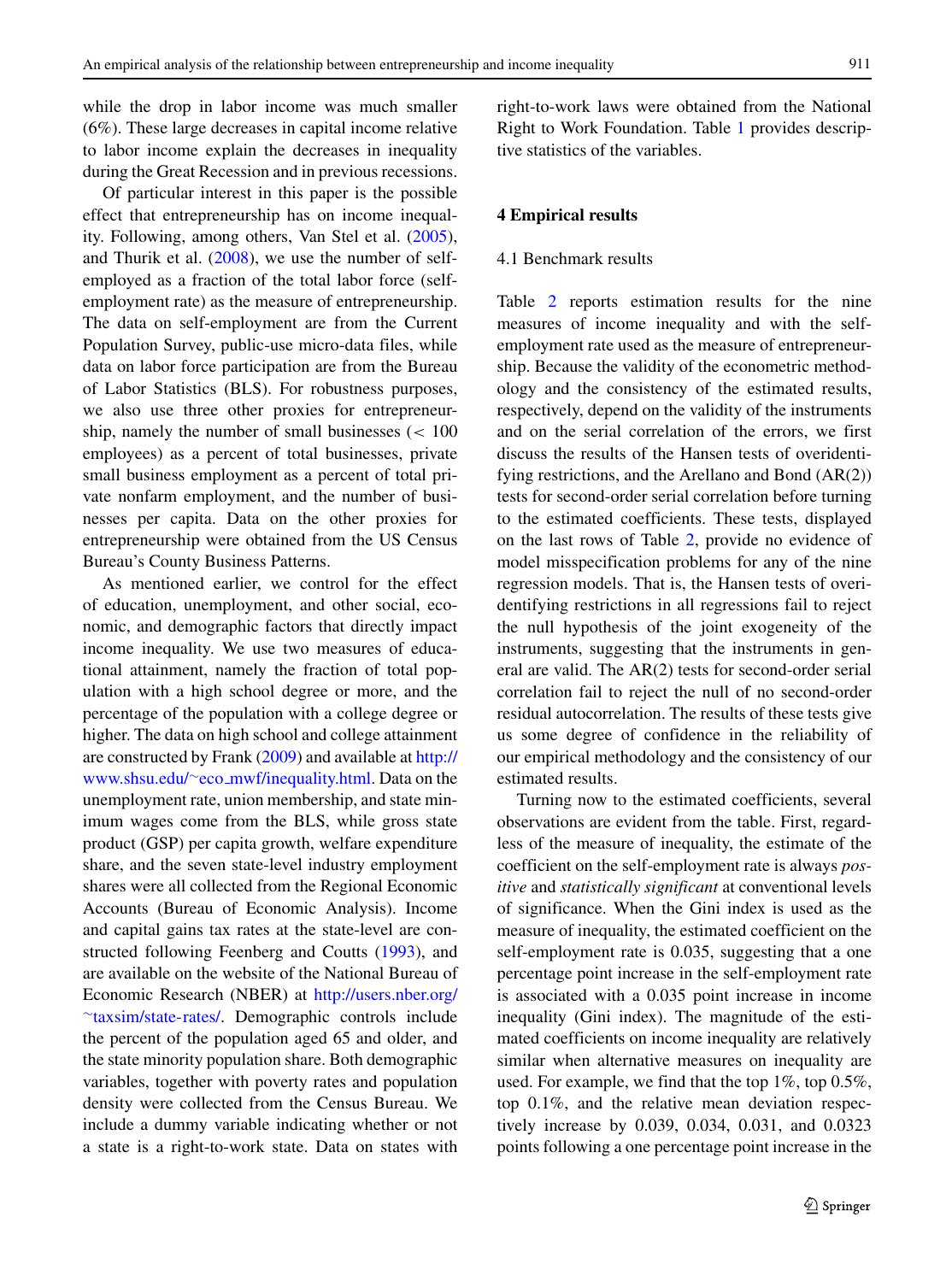# <span id="page-7-0"></span>**Table 1** Definitions and descriptive statistics of the variables: 1989–2013

| Variables                        | Definition                                                                 | Mean   | Std. dev | Min      | Max     |
|----------------------------------|----------------------------------------------------------------------------|--------|----------|----------|---------|
| Top 5% income share              | Percent of income held by highest 5% of the population                     | 30.69  | 5.18     | 18.84    | 54.43   |
| Top 1% income share              | Percent of income held by highest 1% of the population                     | 16.15  | 4.50     | 8.21     | 36.07   |
| Top 0.5% income share            | Percent of income held by highest 0.5% of the population                   | 12.48  | 4.07     | 5.81     | 31.20   |
| Top 0.1% income share            | Percent of income held by highest $0.1\%$ of the population                | 7.17   | 3.12     | 2.64     | 23.37   |
| Top 0.01% income share           | Percent of income held by highest 0.01% of the population                  | 3.17   | 1.92     | 0.83     | 15.15   |
| Gini coefficient                 | Gini coefficient of income inequality                                      | 58.48  | 3.52     | 52.13    | 71.14   |
| Atkinson index                   | Atkinson measure of income inequality                                      | 26.59  | 3.82     | 19.62    | 41.08   |
| Theil index                      | Theil entropy index of income inequality                                   | 76.95  | 18.34    | 44.30    | 149.85  |
| Relative mean deviation<br>(RMD) | Relative mean deviation index of income inequality                         | 81.79  | 5.14     | 71.82    | 101.29  |
| Self-employment rate             | Total number of self-employed divided by labor force                       | 11.02  | 2.57     | 5.91     | 20.69   |
| Small business share             | Small businesses ( $\leq 100$ employees) as percent of total<br>businesses | 95.11  | 1.53     | 86.43    | 97.58   |
| Small employment share           | Small business employment as percent of total nonfarm<br>employment        | 38.47  | 5.61     | 25.76    | 59.86   |
| Businesses per capita            | Total businesses in a state divided by state's population                  | 2.19   | 0.39     | 1.48     | 3.42    |
| High school attainment           | Percent of state population with at least a high<br>school degree          | 61.60  | 4.57     | 46.04    | 73.26   |
| College attainment               | Percent of state population with at least a college degree                 | 17.12  | 4.69     | 7.91     | 45.33   |
| Unemployment rate                | State civilian unemployment rate                                           | 5.71   | 1.88     | 2.30     | 13.80   |
| GSP per capita growth            | Growth rate of real gross state product per capita                         | 1.44   | 2.61     | $-12.90$ | 18.80   |
| Minority population              | Percent of total state population that is non-white                        | 17.76  | 13.69    | 1.20     | 74.43   |
| Population 65 and over           | Percent of total state population 65 and older                             | 12.57  | 1.88     | 3.86     | 18.20   |
| Poverty rate                     | Percent of state population below the povery line                          | 12.91  | 3.70     | 4.50     | 26.40   |
| Union membership rate            | Percent of wage and salary workers who were<br>members of unions           | 12.45  | 5.85     | 2.30     | 29.90   |
| Right to work                    | Indicator variable for right-to-work states                                | 0.42   | 0.49     | 0.00     | 1.00    |
| Minimum wage                     | State binding minimum                                                      | 5.43   | 1.33     | 3.35     | 9.19    |
| Population density               | Total state population divided by land area                                | 316.99 | 1175.35  | 0.82     | 9506.60 |
| Income tax rate                  | State income tax rate                                                      | 40.27  | 4.25     | 28.00    | 49.30   |
| Capital gains tax rate           | State capital gains tax rate                                               | 24.77  | 5.91     | 15.00    | 36.98   |
| Welfare expenditure              | Percent of total expenditure accounted for by welfare<br>expenditures      | 21.03  | 4.90     | 6.68     | 38.78   |
| Construction share               | Percent of total employment in construction sector                         | 5.66   | 1.19     | $0.00\,$ | 10.26   |
| Government share                 | Percent of total employment in government sector                           | 15.52  | 4.09     | 10.08    | 40.83   |
| Manufacturing share              | Percent of total employment in manufacturing sector                        | 9.98   | 4.69     | 0.00     | 23.09   |
| Mining share                     | Percent of total employment in mining sector                               | 0.87   | 1.38     | 0.00     | 8.87    |
| Retail share                     | Percent of total employment in retail sector                               | 13.60  | 3.37     | 2.63     | 19.76   |
| Wholesale share                  | Percent of total employment in wholesale sector                            | 3.80   | 0.93     | 0.61     | 6.78    |
| FIRE share                       | Percent of total employment in finance, insurance,<br>and real estate      | 7.90   | 1.91     | 4.47     | 14.86   |

Data sources mentioned in text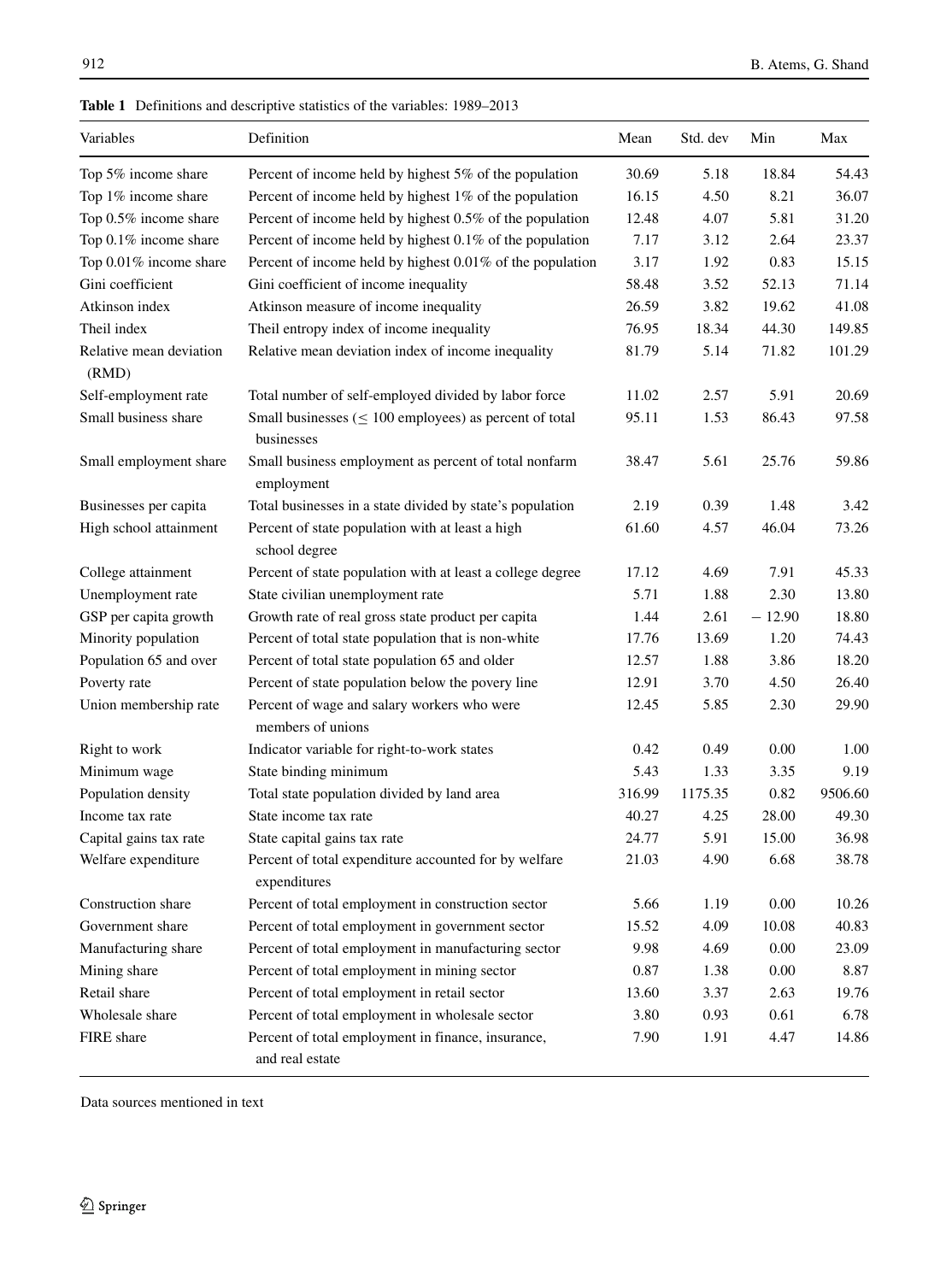| Variables                                                                                               | Gini index Top 5%  |                          | Top $1\%$                | Top $0.5\%$                                  | Тор 0.1%                 | Top 0.01% Atkinson       |                         | Theil                    | <b>RMD</b>                                   |
|---------------------------------------------------------------------------------------------------------|--------------------|--------------------------|--------------------------|----------------------------------------------|--------------------------|--------------------------|-------------------------|--------------------------|----------------------------------------------|
| Lagged inequality 0.9293***<br>Self-employment 0.0354**                                                 |                    | $0.8915***$<br>$0.0293*$ | $0.8753***$<br>$0.0392*$ | $0.8741***$<br>$0.0338*$                     | $0.8568***$<br>$0.0305*$ | $0.8447***$<br>$0.0215*$ | 0.9394 ***<br>$0.0177*$ | $0.9330***$<br>$0.1179*$ | 0.9298***<br>$0.0323*$                       |
| rate<br>High school                                                                                     | $0.0325**$         | 0.0158                   | $0.0218*$                | $0.0322*$                                    | $0.0271*$                | 0.0194                   | 0.0097                  | 0.0403                   | 0.0089                                       |
| attainment                                                                                              |                    |                          |                          |                                              |                          |                          |                         |                          |                                              |
| College attainment $-0.0219*$                                                                           |                    | 0.0274                   | 0.0118                   | 0.0061                                       | $-0.0004$                | $-0.0051$                | 0.0117                  | 0.0317                   | 0.0038                                       |
| Unemployment<br>rate                                                                                    | 0.0246             | $0.1087**$               | $0.0644*$                | 0.0499                                       | 0.0245                   | 0.0057                   | 0.0274                  | 0.1056                   | $0.0493*$                                    |
| GDP per capita<br>growth                                                                                | $-0.0285**-0.0390$ |                          | $-0.0349$                | $-0.0284$                                    | $-0.0227$                | $-0.0168$                | $-0.0139$               | $-0.0614$                | $-0.0426***$                                 |
| Minority<br>population                                                                                  | $0.0049*$          | 0.0041                   | 0.0042                   | 0.0042                                       | 0.0031                   | 0.0023                   | 0.0014                  | 0.0132                   | 0.0041                                       |
| Population over $65 - 0.0234$                                                                           |                    | 0.0398                   | 0.0224                   | 0.0088                                       | 0.0036                   | 0.0002                   | 0.0039                  | 0.0460                   | $-0.0055$                                    |
| Poverty rate                                                                                            | $0.0316**$         | $0.0472*$                | 0.0342                   | 0.0388*                                      | $0.0329*$                | $0.0212*$                | 0.0109                  | 0.0556                   | 0.0263                                       |
| Union member-<br>ship rate                                                                              | 0.0040             | 0.0189                   | $0.0238*$                | $0.0216*$                                    | $0.0204*$                | $0.0146**$               | 0.0042                  | 0.0256                   | 0.0016                                       |
| Right to work                                                                                           | $0.1988**$         | $0.3442**$               | $0.3927**$               | $0.3931**$                                   | $0.3271**$               | $0.2316**$               | $0.1343**$              | $0.8026*$                | 0.1335                                       |
| Minimum wage                                                                                            | $-0.2334$          | $-0.3094$                | $-0.5799$                | $-0.6380$                                    | $-0.4415$                | $-0.1710$                | $-0.2610$               | $-2.1863$                | $-0.6392*$                                   |
| Population<br>density                                                                                   | 0.0000             | 0.0001                   | 0.0001                   | 0.0001                                       | 0.0001                   | 0.0001                   | 0.0003                  | 0.0001                   | 0.0000                                       |
| Income tax rate                                                                                         | 0.0271             | 0.0287                   | 0.0240                   | 0.0153                                       | 0.0092                   | 0.0050                   | 0.0194                  | 0.0057                   | 0.0104                                       |
| Capital gains tax $-0.0206$<br>rate                                                                     |                    | $-0.0762*$               | $-0.0764*$               | $-0.0678*$                                   | $-0.0577*$               | $-0.0359*$               | $-0.0466** - 0.1885*$   |                          | $-0.0406$                                    |
| Welfare<br>expenditure                                                                                  | $0.0199**$         | 0.0072                   | 0.0056                   | 0.0051                                       | 0.0008                   | $-0.0006$                | 0.0059                  | 0.0129                   | 0.0116                                       |
| Construction share 0.0009                                                                               |                    | 0.0120                   | 0.0024                   | $-0.0196$                                    | $-0.0050$                | $-0.0032$                | $-0.0300$               | $-0.2193$                | $-0.0237$                                    |
| Government share $-0.0415**-0.1108**-0.1127**-0.1151***-0.0938***-0.0643**-0.0353**-0.2899**-0.0700***$ |                    |                          |                          |                                              |                          |                          |                         |                          |                                              |
| Manufacturing<br>share                                                                                  | $-0.0029$          | $-0.0135$                | $-0.0113$                | $-0.0141$                                    | $-0.0102$                | $-0.0064$                | $-0.0035$               | $-0.0525$                | $-0.0224$                                    |
| Mining share                                                                                            | $0.0779**$         | $0.1602**$               | $0.1749**$               | $0.1631**$                                   | $0.1384**$               | $0.1061*$                | $0.0926**$              | 0.5138*                  | 0.0712                                       |
| Retail share                                                                                            |                    |                          |                          | $-0.0727** - 0.1617** - 0.1879** - 0.1831**$ | $-0.1495**$              |                          |                         |                          | $-0.0932** - 0.1031** - 0.6740** - 0.1570**$ |
| Wholesale share                                                                                         | $-0.0147$          | $-0.0055$                | $-0.0719$                | $-0.1192$                                    | $-0.1123*$               | $-0.0958**0.0276$        |                         | $-0.1396$                | 0.0233                                       |
| FIRE share                                                                                              | $0.1251**$         | $0.1145*$                | $0.1346**$               | $0.1249**$                                   | $0.1092**$               | $0.0758**$               | $0.0615*$               | 0.3328*                  | $0.0882**$                                   |
| $AR(2)$ test                                                                                            | 0.860              | 1.560                    | 1.540                    | 1.290                                        | 1.570                    | 1.910                    | 0.940                   | 0.880                    | 0.850                                        |
|                                                                                                         | [0.388]            | [0.119]                  | [0.125]                  | [0.199]                                      | [0.117]                  | [0.056]                  | [0.347]                 | [0.380]                  | [0.394]                                      |
| Hansen test                                                                                             | 17.140             | 8.570                    | 11.480                   | 2.370                                        | 2.270                    | 10.010                   | 2.250                   | 9.290                    | 4.940                                        |
|                                                                                                         | [1.000]            | [1.000]                  | [1.000]                  | [1.000]                                      | [1.000]                  | [1.000]                  | [1.000]                 | [1.000]                  | [1.000]                                      |
| Number of<br>observations                                                                               | 1224               | 1224                     | 1224                     | 1224                                         | 1224                     | 1224                     | 1224                    | 1224                     | 1224                                         |

<span id="page-8-0"></span>**Table 2** The impact of entrepreneurship on US income inequality

\*\*\*, \*\*, \* Indicate significance at the 1, 5, and 10% levels of significance, respectively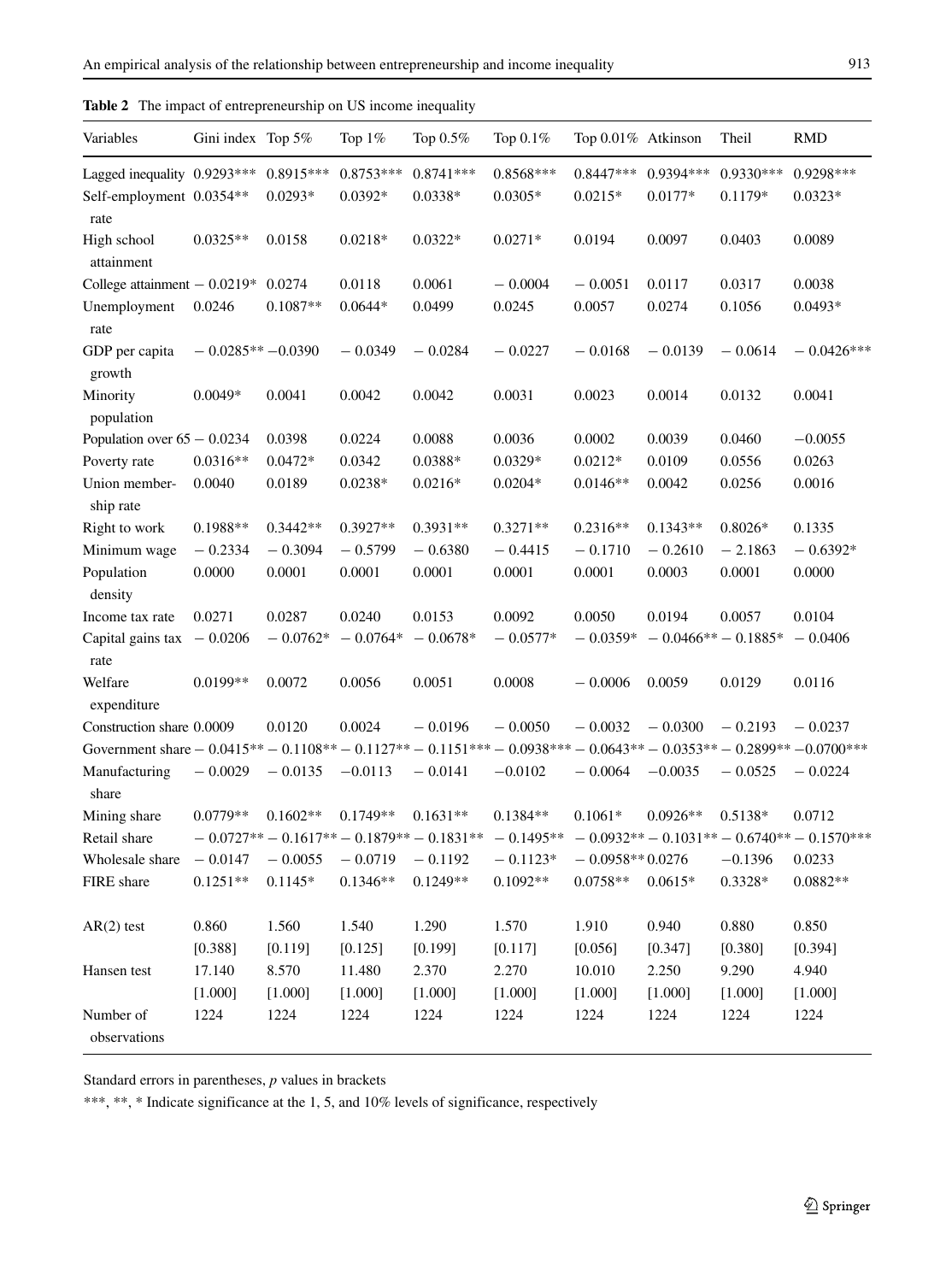self-employment rate. A noteworthy exception is when inequality is measured using the Theil index, which shows that a percentage point increase in the self-employment rate increases inequality (Theil index) by as much as 0.12 points. While our results are not directly comparable with previous studies (as we use US state-level data, whereas previous studies are based on more micro-level data), it is worthwhile to note that our finding that more entrepreneurship is related to more inequality is consistent with, among others, Sørensen and Sharkey [\(2014\)](#page-17-4), Carnahan et al. [\(2012\)](#page-15-8), Campbell [\(2013\)](#page-15-23), and Campbell et al. [\(2012\)](#page-15-24).

Second, all the estimated coefficients on lagged inequality are positive and highly significant. In addition, the estimated coefficients display a high degree of persistence, with estimated coefficients generally larger than 0.85. The finding that inequality is persistent gives us some degree of confidence in our choice of using the system GMM estimator. As mentioned before, the system GMM estimator ameliorates some of the shortcomings of other dynamic panel data estimators by reducing the potential biases and impressions associated with these estimators when variables exhibit persistence (Blundell and Bond [2000\)](#page-15-20).

Third, the estimated coefficients on the control variables are generally consistent with theoretical models and/or previous empirical findings. The coefficients on high school are positive in all nine regressions and statistically significant for the Gini, top 1%, top 0.5%, and top 0.1% regressions. The coefficient on college attainment is negative and significant at the 10% level of significance for the Gini index, but statistically insignificant in the remaining regressions. The finding that high school education is associated with higher inequality while college education seems to decrease inequality is consistent with, among others, Katz and Murphy [\(1992\)](#page-16-16), Acemoglu [\(1999,](#page-15-13) [2002\)](#page-15-14), Lemieux [\(2006\)](#page-16-17) who attribute the rise in wage inequality to the college-high school wage premium. Many studies, (see e.g., Brewer et al. [1999;](#page-15-15) Davies and Guppy [1997;](#page-16-18) Kane and Rouse [1995;](#page-16-19) Rumberger and Thomas [1993\)](#page-17-8) have shown that while the income difference between high school and college has grown, so has the income difference between college graduates with an undergraduate and a graduate degree. Some of these studies also show that the income premium for different degrees has grown, with engineering and science degrees outperforming social science degrees,

and social science degrees outperforming humanities degrees. Ideally, including other measures of educational attainment beyond high school and college would provide a deeper understand of the relationship between educational attainment and income inequality. These data, however, are not available annually at the US state-level, limiting our paper to the use of high school and college attainment rates.

The signs of the coefficients on the macroeconomic variables are consistent with expectation. The unemployment and poverty rates display positive signs and in many cases the estimated coefficients are statistically significantly different from zero. Mocan [\(1999\)](#page-16-21) notes that "the consensus has been that income inequality is countercyclical in behavior, i.e., increases in unemployment worsen the relative position of lowincome groups" (page 122). Mocan [\(1999\)](#page-16-21), employing US data for the period 1948–1994 finds that increases in structural unemployment are significantly associated with higher income inequality. Positive impacts of poverty and unemployment on inequality have been reported by Jantti [\(1994\)](#page-16-20), and Cysne [\(2009\)](#page-16-22). The results in Table [3](#page-10-0) further show that growing economies tend to experience a decrease in inequality. These results are consistent with the view that a rising tide lifts all boats, as a growing economy in particular, and improving macroeconomic conditions in general provide opportunities for poor households to raise their incomes.

Table [2](#page-8-0) further shows that union membership exerts a positive impact on inequality. The estimated coefficients on union membership are significant for the top 1%, top 0.5%, top 0.1%, and top 0.01% income shares. This result is rather surprising. However, consider that our sample runs from 1989 to 2013, a period during which union membership rates in the USA have considerably reduced. If unions are able to negotiate for higher wages for their members relative to the nonunionized work force, then the finding here of a positive impact of union membership has credence. Rubin [\(1988\)](#page-17-11) finds a positive effect of unions on income inequality, and explains that because wage and salary earnings constitute the largest proportion of personal income, increases in income that result from increased union density accrue to workers at the extremes of the income distribution at the expense of those in the middle who are usually not union members. As expected, the coefficient on right to work is positive and significant for all inequality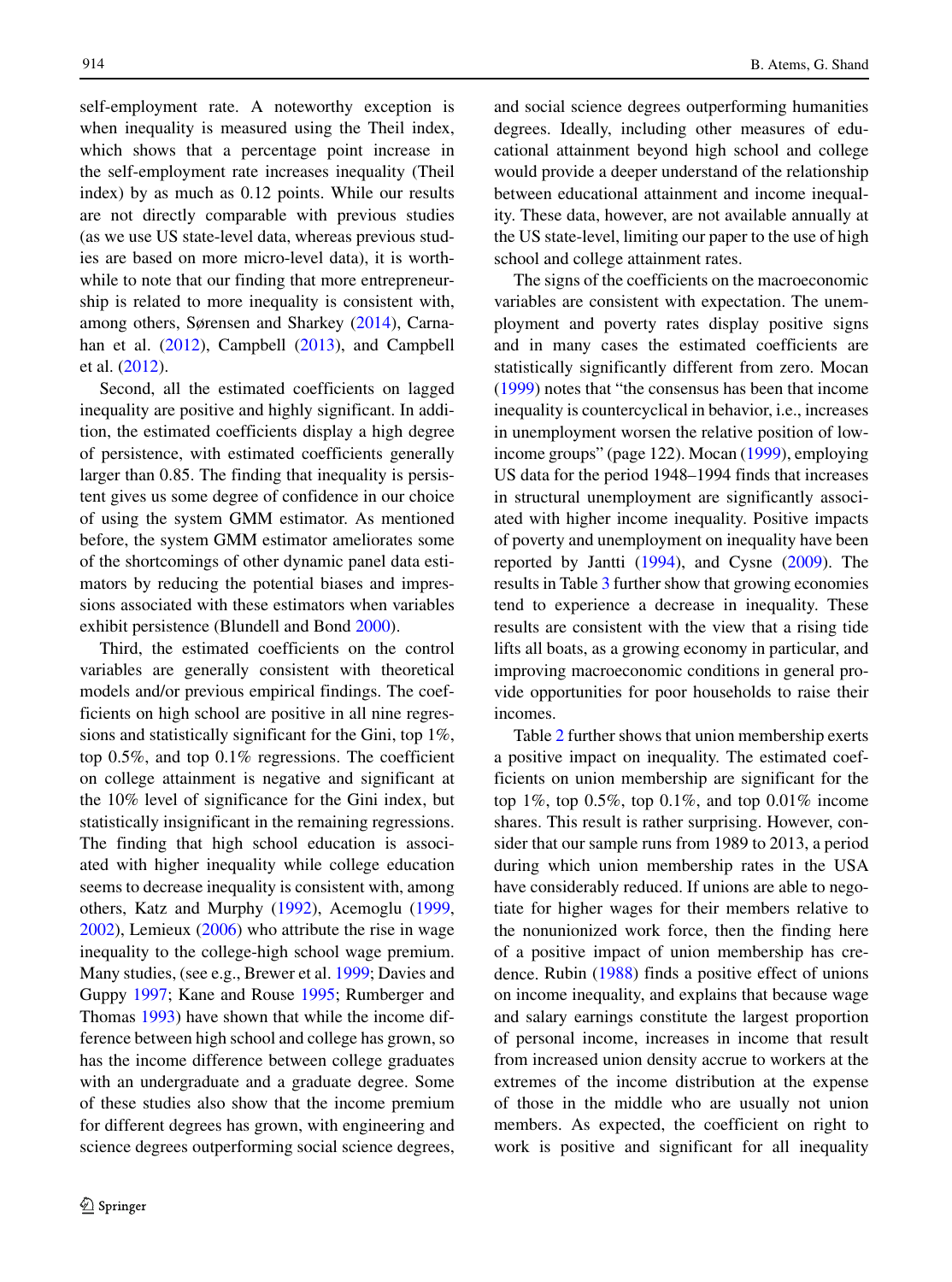| Variables                                | Gini index Top 5% |                       | Top 1%              | Top 0.5%                                                                                             | Top 0.1%    | Top 0.01% Atkinson                                      |             | Theil                 | <b>RMD</b>  |
|------------------------------------------|-------------------|-----------------------|---------------------|------------------------------------------------------------------------------------------------------|-------------|---------------------------------------------------------|-------------|-----------------------|-------------|
| Lagged inequality                        | $0.9124***$       | $0.8707***$           | $0.8627***$         | $0.8610***$                                                                                          | $0.8416***$ | $0.8352***$                                             | $0.9104***$ | $0.9138***$           | $0.9100***$ |
| Small business share 0.1105***           |                   | $0.0859**$            | $0.0720**$          | $0.0546*$                                                                                            | $0.1155**$  | $0.0642**$                                              | $0.1064**$  | $0.5068**$            | $0.1531**$  |
| High school<br>attainment                | $0.0227*$         | $-0.0078$             | 0.0059              | 0.0192                                                                                               | $0.0288*$   | $0.0215*$                                               | $-0.0001$   | 0.0472                | 0.0083      |
| College attainment $-0.0128$             |                   | 0.0380                | 0.0202              | 0.0120                                                                                               | 0.0061      | $-0.0020$                                               | $0.0238**$  | 0.0694                | 0.0147      |
| Unemployment rate $-0.0152$              |                   | 0.0686*               | 0.0220              | 0.0155                                                                                               | $-0.0077$   | $-0.0133$                                               | $-0.0007$   | $-0.0400$             | 0.0154      |
| GDP per capita<br>growth                 | $-0.0273*$        | $-0.0320$             | $-0.0307$           | $-0.0229$                                                                                            | $-0.0183$   | $-0.0144$                                               | $-0.0099$   | $-0.0430$             | $-0.0387**$ |
| Minority population $-0.0006$            |                   | 0.0005                | $-0.0004$           | 0.0001                                                                                               | $-0.0003$   | $-0.0003$                                               | $-0.0005$   | $-0.0004$             | $-0.0005$   |
| Population over 65                       | $-0.0260$         | 0.0350                | 0.0183              | 0.0064                                                                                               | $-0.0032$   | $-0.0027$                                               | $-0.0017$   | $-0.0079$             | $-0.0200$   |
| Poverty rate                             | $0.0405**$        | $0.0466**$            | $0.0350*$           | $0.0393**$                                                                                           | 0.0399**    | $0.0262**$                                              | 0.0127      | 0.0940                | $0.0407**$  |
| Union membership<br>rate                 | 0.0007            | 0.0174                | 0.0222              | 0.0209                                                                                               | $0.0204**$  | $0.0145**$                                              | 0.0057      | 0.0347                | 0.0004      |
| Right to work                            | $0.2105**$        | 0.3178*               | $0.3728**$          | $0.3821**$                                                                                           | $0.4234**$  | $0.2789**$                                              | $0.1986**$  | $1.2742**$            | $0.2360**$  |
| Minimum wage                             | $-0.6313$         | $-0.8983$             | $-1.1492**$         | $-1.0507*$                                                                                           | $-0.4358$   | $-0.1418$                                               | $-0.3081$   | $-1.6302$             | $-0.5514$   |
| Population density                       | 0.0001            | 0.0002                | 0.0001              | 0.0001                                                                                               | $0.0002**$  | $0.0001**$                                              | $0.0001**$  | $0.0006*$             | $0.0002**$  |
| Income tax rate                          | $-0.0098$         | $-0.0351$             | $-0.0357$           | $-0.0266$                                                                                            | 0.0141      | 0.0068                                                  | $-0.0031$   | 0.0257                | 0.0108      |
| Capital gains tax<br>rate                | 0.0044            | $-0.0295$             | $-0.0312$           | $-0.0378$                                                                                            | $-0.0624*$  | $-0.0374$                                               | $-0.0345$   | $-0.2251*$            | $-0.0472$   |
| Welfare expenditure 0.0090               |                   | $-0.0052$             | $-0.0064$           | $-0.0038$                                                                                            | $-0.0043$   | $-0.0033$                                               | 0.0011      | $-0.0021$             | 0.0042      |
| Construction share                       | $-0.0525$         | $-0.0472$             | $-0.0600$           | $-0.0626$                                                                                            | $-0.0304$   | $-0.0104$                                               | $-0.0503*$  | $-0.2679$             | $-0.0545$   |
| Government share                         |                   |                       |                     | $-0.0484** - 0.1485** - 0.1378** - 0.1319*** - 0.1026** - 0.0626** - 0.0489** - 0.3067** - 0.0708**$ |             |                                                         |             |                       |             |
| Manufacturing share $-0.0218^* - 0.0376$ |                   |                       | $-0.0357* -0.0336*$ |                                                                                                      | $-0.0180$   | $-0.0103$                                               | $-0.0115$   | $-0.0694$             | $-0.0304$   |
| Mining share                             | 0.0418            | 0.1292                | 0.1359*             | $0.1307*$                                                                                            | $0.1419*$   | $0.1010**$                                              | $0.1000**$  | $0.5549**$            | 0.0703      |
| Retail share                             |                   |                       |                     | $-0.0815** - 0.1983** - 0.2061** - 0.2008**$                                                         |             | $-0.1352** - 0.0814** - 0.1059** - 0.5850** - 0.1404**$ |             |                       |             |
| Wholesale share                          |                   | $-0.1542** - 0.1770*$ |                     | $-0.2254** - 0.2310**$                                                                               |             | $-0.2422** - 0.1575** - 0.0787*$                        |             | $-0.5748** - 0.1142*$ |             |
| FIRE share                               | $0.1065**$        | 0.0907                | $0.1005*$           | $0.1027**$                                                                                           | $0.1157**$  | $0.0783**$                                              | $0.0677**$  | $0.4100**$            | $0.1072**$  |
| $AR(2)$ test                             | 0.840             | 1.560                 | 1.550               | 1.300                                                                                                | 1.580       | 1.910                                                   | 0.950       | 0.890                 | 0.850       |
|                                          | [0.398]           | [0.118]               | [0.122]             | [0.194]                                                                                              | [0.115]     | [0.057]                                                 | [0.345]     | [0.376]               | [0.395]     |
| Hansen test                              | 7.880             | 2.800                 | 5.940               | 8.270                                                                                                | 4.900       | 6.330                                                   | 5.320       | 6.870                 | 3.010       |
|                                          | [1.000]           | [1.000]               | [1.000]             | [1.000]                                                                                              | [1.000]     | [1.000]                                                 | [1.000]     | [1.000]               | [1.000]     |
| Number of<br>observations                | 1224              | 1224                  | 1224                | 1224                                                                                                 | 1224        | 1224                                                    | 1224        | 1224                  | 1224        |

<span id="page-10-0"></span>**Table 3** The impact of entrepreneurship (small on US income inequality)

\*\*\*, \*\*, \* Indicate significance at the 1, 5, and 10% levels of significance, respectively

measures, suggesting that states with right-to-work laws generally experience more inequality than those without these laws. Nieswiadomy et al. [\(1991\)](#page-16-32), and Ngarambe et al. [\(1998\)](#page-16-33) also document a positive relationship between right to work and income inequality. In line with DiNardo et al. [\(1996\)](#page-16-23), Lee [\(1999\)](#page-16-34), and Autor et al. [\(2016\)](#page-15-25), our results in Table [2](#page-8-0) consistently

provide strong evidence that minimum wages reduce income inequality.

We control for the impact of redistributive policies by including the income and capital gains tax rates, as well as the welfare expenditure share of total state government expenditures. We find no statistical evidence of a significant relationship between income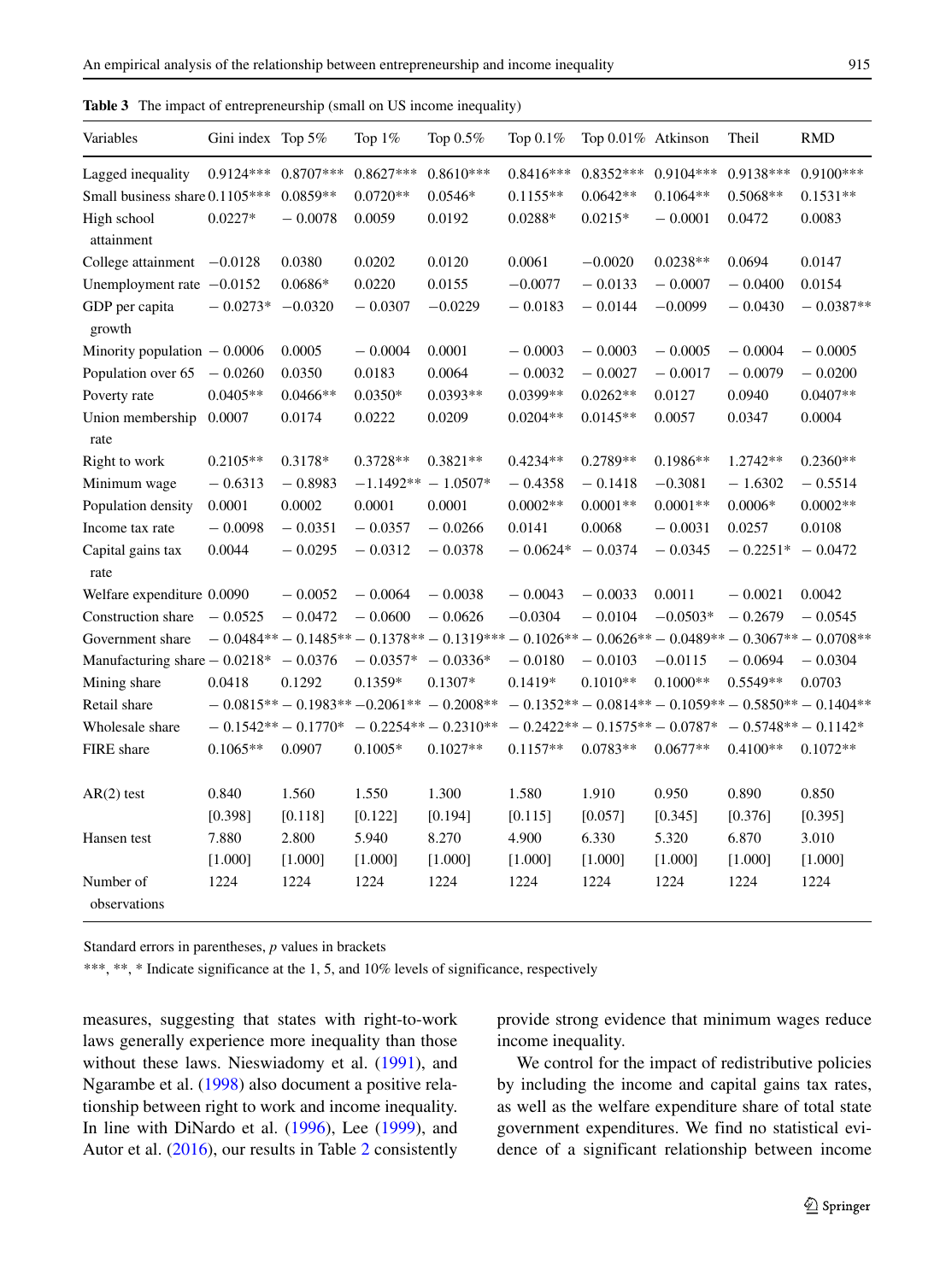<span id="page-11-0"></span>

|  |  |  | Table 4 Impact of entrepreneurship on income inequality |  |  |  |
|--|--|--|---------------------------------------------------------|--|--|--|
|--|--|--|---------------------------------------------------------|--|--|--|

| Variables                             | Gini index  | Top 5%     | Top $1\%$   | Top 0.5%    | Top 0.1%    | Top 0.01%                   | Atkinson    | Theil       | <b>RMD</b>                                                                                   |
|---------------------------------------|-------------|------------|-------------|-------------|-------------|-----------------------------|-------------|-------------|----------------------------------------------------------------------------------------------|
| Lagged<br>inequality                  | $0.9108***$ | 0.8849***  | $0.8754***$ | $0.8701***$ | $0.8416***$ | $0.8462***$                 | $0.9311***$ | $0.9290***$ | $0.9267***$                                                                                  |
| Small employ- 0.0328***<br>ment share |             | $0.0284*$  | $0.0322**$  | $0.0277**$  | $0.1155***$ | $0.0146*$                   | $0.0195***$ | $0.1015***$ | $0.0271***$                                                                                  |
| High school<br>attainment             | $0.0225*$   | 0.0026     | 0.0147      | $0.0318*$   | $0.0288*$   | 0.0202                      | 0.0007      | 0.0340      | 0.0089                                                                                       |
| College<br>attainment                 | $-0.0257*$  | 0.0298     | 0.0109      | 0.0042      | 0.0061      | $-0.0068$                   | 0.0121      | 0.0198      | 0.0006                                                                                       |
| Unemployment 0.0088<br>rate           |             | $0.1049**$ | $0.0524*$   | 0.0458      | $-0.0077$   | 0.0023                      | 0.0202      | 0.0761      | $0.0414*$                                                                                    |
| GDP per<br>capita growth              | $-0.0288**$ | $-0.0377$  | $-0.0369$   | $-0.0270$   | $-0.0183$   | $-0.0170$                   | $-0.0145$   | $-0.0567$   | $-0.0414***$                                                                                 |
| Minority<br>population                | $0.0078**$  | 0.0071     | $0.0078*$   | 0.0068      | $-0.0003$   | 0.0038                      | 0.0040      | 0.0228      | $0.0066**$                                                                                   |
| Population<br>over 65                 | $-0.0356$   | 0.0367     | 0.0116      | 0.0012      | $-0.0032$   | $-0.0055$                   | $-0.0007$   | 0.0123      | $-0.0134$                                                                                    |
| Poverty rate                          | $0.0349**$  | $0.0413*$  | 0.0323      | $0.0390*$   | $0.0399**$  | $0.0202*$                   | 0.0065      | 0.0579      | $0.0294*$                                                                                    |
| Union member- $-0.0042$<br>ship rate  |             | 0.0150     | 0.0189      | 0.0182      | $0.0204**$  | $0.0113*$                   | 0.0014      | 0.0148      | $-0.0028$                                                                                    |
| Right to work 0.1638                  |             | $0.3440**$ | $0.4029***$ | $0.4290***$ | $0.4234***$ | $0.2491***$                 | 0.1289      | $0.9215**$  | 0.1542                                                                                       |
| Minimum<br>wage                       | $-0.6100$   | $-0.4966$  | $-0.7488$   | $-0.5748$   | $-0.4358$   | $-0.1643$                   | $-0.3740$   | $-1.8499$   | $-0.5922$                                                                                    |
| Population<br>density                 | 0.0000      | 0.0002     | $0.0001*$   | 0.0001      | $0.0001**$  | 0.0001                      | 0.0000      | 0.0002      | 0.0001                                                                                       |
| Income tax<br>rate                    | $-0.0427$   | $-0.0122$  | $-0.0170$   | 0.0036      | 0.0141      | 0.0005                      | $-0.0137$   | $-0.0572$   | $-0.0127$                                                                                    |
| Capital gains<br>tax rate             | 0.0299      | $-0.0463$  | $-0.0420$   | $-0.0598$   | $-0.0624*$  | $-0.0308$                   | $-0.0217$   | $-0.1430$   | $-0.0227$                                                                                    |
| Welfare<br>expenditure                | $0.0170*$   | 0.0078     | 0.0081      | 0.0086      | $-0.0043$   | 0.0017                      | 0.0066      | 0.0285      | 0.0116                                                                                       |
| Construction<br>share                 | $-0.04935$  | $-0.0077$  | $-0.0280$   | $-0.0225$   | $-0.0304$   | $-0.0166$                   | $-0.0464*$  | $-0.2435$   | $-0.0389$                                                                                    |
| Government<br>share                   |             |            |             |             |             |                             |             |             | $-0.0758***-0.1377***-0.1414***-0.1291***-0.1026***-0.0760***-0.0544***-0.3372***-0.0837***$ |
| Manufacturing $-0.0135$<br>share      |             | $-0.0203$  | $-0.0182$   | $-0.0151$   | $-0.0180$   | $-0.0100$                   | $-0.0064$   | $-0.0501$   | $-0.0190$                                                                                    |
| Mining share                          | 0.0332      | $0.1370**$ | $0.1517**$  | $0.1490***$ | $0.1419**$  | $0.0985**$                  | $0.0802**$  | $0.4571*$   | 0.0525                                                                                       |
| Retail share                          |             |            |             |             |             |                             |             |             | $-0.1338***-0.1952***-0.2055***-0.2006***-0.1352***-0.1048***-0.1277***-0.7162***-0.1775***$ |
| Wholesale<br>share                    | $-0.0660$   | $-0.0203$  | $-0.0936$   | $-0.1072$   |             | $-0.2422***-0.1030**0.0083$ |             | $-0.1490$   | 0.0048                                                                                       |
| FIRE share                            | $0.1178***$ | $0.1045*$  | $0.1228**$  | $0.1298***$ | $0.1157***$ | $0.0725**$                  | $0.0609**$  | 0.3891**    | $0.1016**$                                                                                   |
| $AR(2)$ test                          | 0.860       | 1.550      | 1.530       | 1.270       | 1.580       | 1.900                       | 0.930       | 0.870       | 0.850                                                                                        |
|                                       | [0.391]     | [0.120]    | [0.126]     | [0.202]     | [0.115]     | [0.057]                     | [0.351]     | [0.382]     | [0.395]                                                                                      |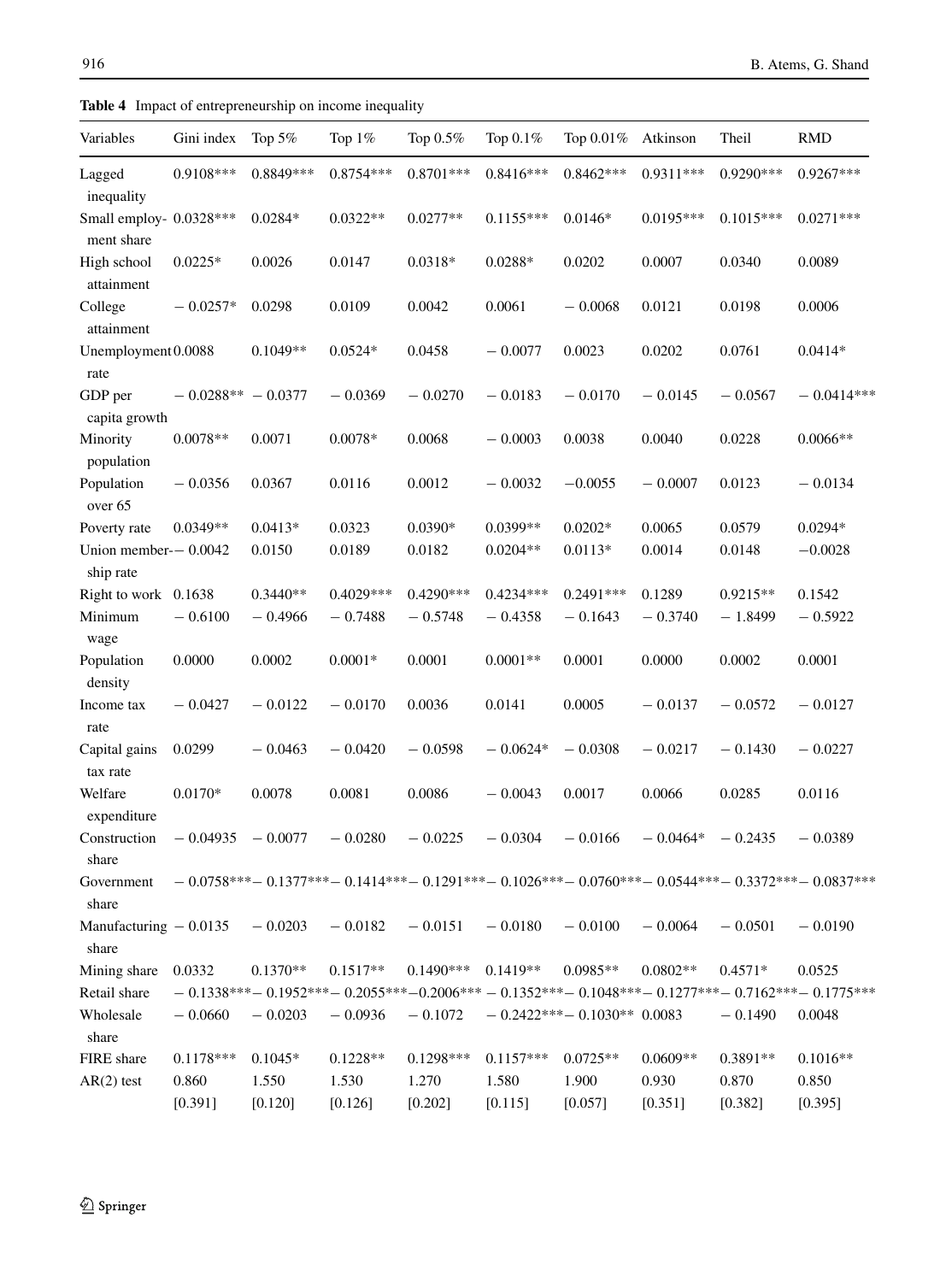| Variables                 | Gini index       | Top 5%           | Top $1\%$        | Top $0.5\%$      | Top $0.1\%$      | Top $0.01\%$      | Atkinson         | Theil            | RMD             |
|---------------------------|------------------|------------------|------------------|------------------|------------------|-------------------|------------------|------------------|-----------------|
| Hansen test               | 8.290<br>[1.000] | 5.020<br>[1.000] | 5.940<br>[1.000] | 8.520<br>[1.000] | 4.900<br>[1.000] | 11.720<br>[1.000] | 3.450<br>[1.000] | 6.430<br>[1.000] | 3930<br>[1.000] |
| Number of<br>observations | 1224             | 1224             | 1224             | 1224             | 1224             | 1224              | 1224             | 1224             | 1224            |

<span id="page-12-0"></span>**Table 4** (continued)

\*\*\*, \*\*, \* Indicate significance at the 1, 5, and 10% levels of significance, respectively

tax rates and inequality, whereas increases in capital gains tax rates, as expected, are associated with reductions inequality. Results also show that the coefficients on the welfare expenditure share are positive, but only significant for the Gini regression. Evidence that redistributive policies may not be very effective in reducing income inequality has been documented by Doerrenberg and Peichl [\(2014\)](#page-16-35), and Alm et al. [\(2005\)](#page-15-26). Demographic variables, which we control for by including the minority share of the population and the proportion of the population 65 and older do not display any significant impacts on income inequality.

The impact of industrial composition on income inequality is accounted for by including seven statelevel industry employment shares. Construction and manufacturing exhibit no statistically significant relationship with inequality. On the other hand, a larger FIRE sector, as well as a larger mining sector are positively related to inequality. In all nine regressions, the estimated coefficients on FIRE and mining are significant. Table [2](#page-8-0) further shows that wholesale and retail trade sectors, as well as government employment share are generally associated with reductions in income inequality. Moore [\(2009\)](#page-16-36), using US state-level data, documents very similar results.

#### 4.2 Robustness analysis

The results presented in Table [2](#page-8-0) used the selfemployment rate in a state as the measure of entrepreneurship. To ensure that our results are not driven by the choice of the measure of entrepreneurship, we present results of regressions using small business share of total businesses in a state (small business share) as the measure of entrepreneurship. These results, shown in Table [3](#page-10-0) continue to show a positive effect of entrepreneurship on all the nine measures of inequality. In fact, using small business share, the estimated coefficients are generally larger and more highly statistically significant than when the self-employment rate is used as the inequality measure (as in Table [2\)](#page-8-0). The coefficient on small business share suggests that a one percentage point increase in the share of small businesses increases the Gini index by 0.11 points, whereas before, a one percentage point increase in self-employment rate is only associated with a 0.03 point increase in the Gini index. The positive impact of small business share on inequality is significant at the 5% level or better in eight of the nine regressions, whereas the coefficients on selfemployment (Table [2\)](#page-8-0) are significant at the 5% level only when the Gini index is used as the measure of inequality. Similar to the results in Table [2,](#page-8-0) the AR (2) tests find no significant evidence of second-order serial correlation in the first-differenced residuals, while the Hansen tests continue to show evidence of instrument validity. Furthermore, the estimated coefficients on many of the control variables are generally consistent with those displayed in Table [2.](#page-8-0)

As an alternative robustness check, we use the percent of total private nonfarm employment accounted for by employment by small businesses (small employment share) as the measure of entrepreneurship. The results of this specification are shown in Table [4.](#page-11-0) The magnitudes and signs of the coefficients on small employment share are, in fact, quite similar to those when the self-employment rate is used as the measure of entrepreneurship. For example, a one percentage point increase in small employment share is associated with a 0.033 point increase in the Gini index, while the corresponding increase in the Gini index when the self-employment rate is used is 0.035 percentage points.

As a final robustness check, we estimate the system GMM models using the total number of businesses per capita to measure state-level entrepreneurship. The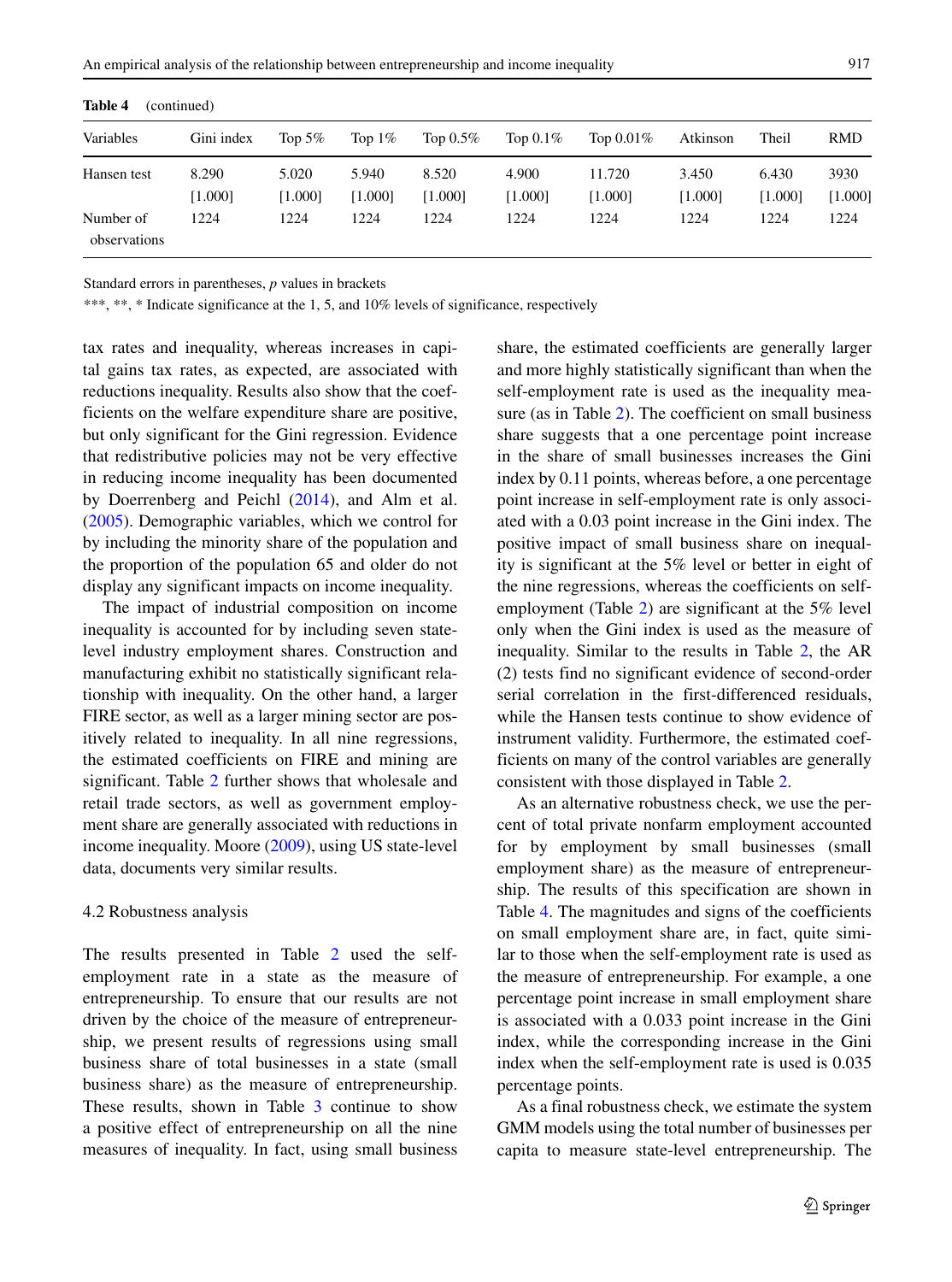| Variables                                      | Gini index            | Top $5%$             | Top $1\%$               | Top 0.5%                | Top 0.1%                 | Top 0.01%                                   | Atkinson            | Theil                | <b>RMD</b>                                                                                                            |
|------------------------------------------------|-----------------------|----------------------|-------------------------|-------------------------|--------------------------|---------------------------------------------|---------------------|----------------------|-----------------------------------------------------------------------------------------------------------------------|
| Lagged<br>inequality                           | $0.9162***$           | 0.8799***            | 0.8706***               | $0.8685***$             | $0.8562***$              | $0.8432***$                                 | $0.9345***$         | $0.9305***$          | 0.9298***                                                                                                             |
| <b>Businesses</b><br>per capita                | 0.3799***             | $0.3423*$            | $0.4265**$              | $0.3638*$               | 0.2982*                  | $0.2085**$                                  | $0.2362**$          | 1.3812**             | 0.3897**                                                                                                              |
| High school<br>attainment                      | 0.0123                | $-0.0005$            | 0.0077                  | 0.0227                  | 0.0227                   | 0.0169                                      | $-0.0037$           | 0.0033               | 0.0003                                                                                                                |
| College<br>attainment                          | $-0.0246*$            | 0.0235               | 0.0047                  | 0.0004                  | $-0.0062$                | $-0.0094$                                   | 0.0099              | 0.0104               | $-0.0001$                                                                                                             |
| Unemploy-<br>ment rate                         | 0.0162                | $0.1079***$          | $0.0596*$               | $0.0504*$               | 0.0270                   | 0.0071                                      | 0.0282              | 0.1341               | $0.0535**$                                                                                                            |
| GDP per capita - $0.0282** - 0.0345$<br>growth |                       |                      | $-0.0333$               | $-0.0249$               | $-0.0213$                | $-0.0158$                                   | $-0.0129$           | $-0.0515$            | $-0.0418***$                                                                                                          |
| Minority<br>population                         | $0.0059**$            | 0.0053               | 0.0063                  | 0.0062                  | 0.0053                   | 0.0037                                      | 0.0029              | 0.0205               | 0.0060                                                                                                                |
| Population<br>over 65                          | $-0.0270$             | 0.0362               | 0.0139                  | 0.0032                  | $-0.0039$                | $-0.0058$                                   | 0.0044              | 0.0309               | $-0.0076$                                                                                                             |
| Poverty rate<br>Union mem-<br>bership rate     | $0.0392***$<br>0.0011 | $0.0537**$<br>0.0185 | $0.0440**$<br>$0.0222*$ | $0.0456**$<br>$0.0205*$ | $0.0369**$<br>0.0177*    | $0.0245*$<br>$0.0128\ensuremath{^*}\xspace$ | 0.0103<br>0.0033    | 0.0690<br>0.0230     | $0.0342*$<br>0.0015                                                                                                   |
| Right to work 0.1466<br>Minimum<br>wage        | $-0.6849*$            | 0.3119*<br>$-0.4393$ | $0.3581**$<br>$-0.7433$ | 0.3884***<br>$-0.7370$  | $0.3344***$<br>$-0.4896$ | $0.2372***$<br>$-0.1920$                    | 0.1106<br>$-0.4234$ | 0.8100*<br>$-2.2625$ | 0.1487<br>$-0.6585*$                                                                                                  |
| Population<br>density                          | 0.0000                | 0.0001               | 0.0001                  | 0.0000                  | 0.0000                   | 0.0000                                      | 0.0000              | 0.0000               | 0.0000                                                                                                                |
| Income tax<br>rate                             | $-0.0319$             | $-0.0067$            | $-0.0169$               | $-0.0037$               | 0.0028                   | 0.0032                                      | $-0.0115$           | $-0.0267$            | $-0.0073$                                                                                                             |
| Capital gains<br>tax rate                      | 0.0245                | $-0.0510$            | $-0.0421$               | $-0.0521$               | $-0.0482$                | $-0.0318$                                   | $-0.0202$           | $-0.1584$            | $-0.0241$                                                                                                             |
| Welfare expen-0.0151*<br>diture                |                       | 0.0064               | 0.0049                  | 0.0051                  | 0.0025                   | 0.0008                                      | 0.0055              | 0.0185               | 0.0117                                                                                                                |
| Construction<br>share                          | $-0.0631$             | $-0.0091$            | $-0.0359$               | $-0.0480$               | $-0.0385$                | $-0.0249$                                   | $-0.0545*$          | $-0.2791*$           | $-0.0493$                                                                                                             |
| Government<br>share                            |                       |                      |                         |                         |                          |                                             |                     |                      | $-0.0580***-0.1195***-0.1224***-0.1231***-0.1057***-0.0717***-0.0421**-0.2864**-0.0679***$                            |
| Manufacturing $-0.0181$<br>share               |                       | $-0.0189$            | $-0.0173$               | $-0.0191$               | $-0.0173$                | $-0.0110$                                   | $-0.0085$           | $-0.0530$            | $-0.0199$                                                                                                             |
| Mining share 0.0356                            |                       | $0.1355**$           | $0.1496**$              | $0.1481**$              | $0.1329**$               | $0.1018**$                                  | $0.0779**$          | $0.4675**$           | 0.0563                                                                                                                |
| Retail share                                   |                       |                      |                         |                         |                          |                                             |                     |                      | $-0.0911^{**}-0.1671^{**}-0.1720^{***}-0.1774^{***}-0.1434^{***}-0.0902^{***}-0.1046^{***}-0.6086^{***}-0.1370^{***}$ |
| Wholesale<br>share                             | $-0.0452$             | $-0.0065$            | $-0.0731$               | $-0.1130$               | $-0.1175*$               | $-0.0978**0.0158$                           |                     | $-0.0655$            | 0.0323                                                                                                                |
| FIRE share                                     | $0.0943**$            | $0.1132*$            | $0.1246**$              | $0.1171**$              | $0.0972**$               | $0.0686**$                                  | 0.0519              | $0.3294*$            | $0.0855**$                                                                                                            |
| $AR(2)$ test                                   | 0.850                 | 1.560                | 1.540                   | 1.290                   | 1.580                    | 1.920                                       | 0.940               | 0.880                | 0.850                                                                                                                 |
|                                                | [0.397]               | [0.119]              | [0.124]                 | [0.198]                 | [0.115]                  | [0.055]                                     | [0.347]             | [0.380]              | [0.396]                                                                                                               |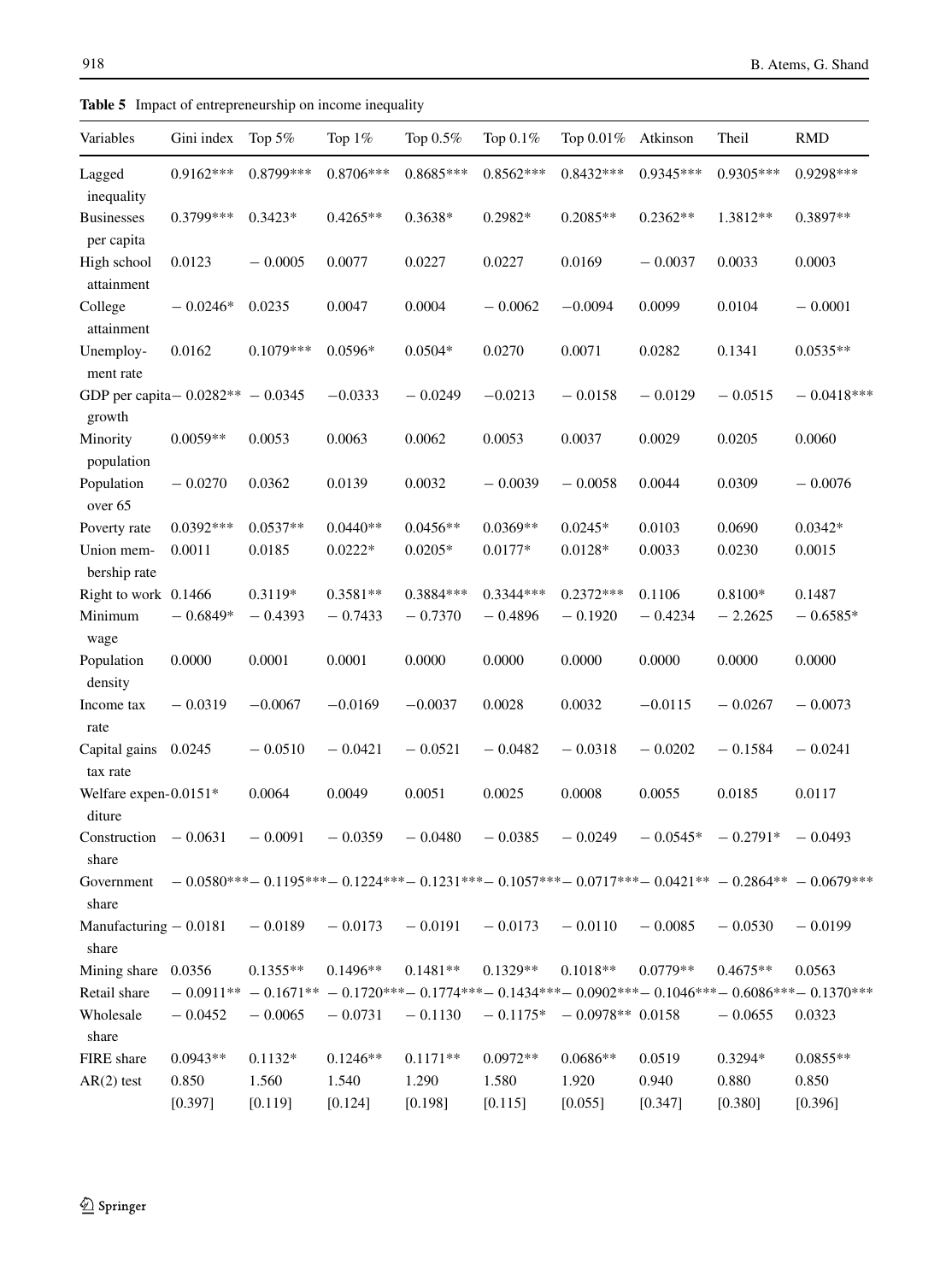| Variables                 | Gini index       | Top $5\%$        | Top $1\%$        | Top $0.5\%$      | Top $0.1\%$      | Top $0.01\%$     | Atkinson         | Theil            | RMD              |
|---------------------------|------------------|------------------|------------------|------------------|------------------|------------------|------------------|------------------|------------------|
| Hansen test               | 9.740<br>[1.000] | 3.660<br>[1.000] | 7.480<br>[1.000] | 7.190<br>[1.000] | 5.210<br>[1.000] | 2.480<br>[1.000] | 3.120<br>[1.000] | 8.780<br>[1.000] | 8.770<br>[1.000] |
| Number of<br>observations | 1224             | 1224             | 1224             | 1224             | 1224             | 1224             | 1224             | 1224             | 1224             |

**Table 5** (continued)

\*\*\*, \*\*, \* Indicate significance at the 1, 5, and 10% levels of significance, respectively

estimates of the impact of entrepreneurship remain positive and significant (Table [5\)](#page-12-0). Estimates of the coefficients of the other control variables remain qualitatively and qualitatively identical to those in the previous tables. In addition, the standard diagnostic tests continue to provide significant evidence of instrument validity. That is, the Hansen tests of overidentifying restrictions fail to reject the null hypothesis that the instruments are valid, while the AR(2) tests for secondorder serial correlation fail to reject the null of no second-order residual autocorrelation. Taken together, the consistently positive and significant estimates of all four measures of entrepreneurship across the nine measures of income inequality gives some degree of confidence that the findings of this paper are robust to the choice of the measure of entrepreneurship.

### <span id="page-14-0"></span>**5 Conclusion**

Over the last four decades, the USA has experienced a simultaneous increase in income inequality and entrepreneurship. This paper explores whether there is, in fact, a relationship between entrepreneurship and income inequality, or whether this correlation is merely an empirical coincidence. The analysis uses annual data on all 50 US states and DC from 1989 to 2013. To ensure robustness of our results, we use four measures of entrepreneurship and nine measures of income inequality. Methodologically, the paper contributes to the literature by using the system GMM estimator which is more robust to measurement error than cross-sectional models, and also alleviates some of the potential endogeneity biases that arise from the simultaneous determination of entrepreneurship and inequality. The methodology also allows us to control for unobservable time-invariant factors across states that may affect both inequality and entrepreneurship through the inclusion of state fixed effects. As well, year fixed effects are included to account for the possibility of common trends in the variables of interest.

Our results provide strong evidence of a positive relationship between entrepreneurship and income inequality. This finding is stable across different measures of entrepreneurship, as well as alternative measures of income inequality. Given the extensive literature on the growth-retarding impacts of income inequality (see e.g., Aghion et al. [1999;](#page-15-27) Atems [2013a,](#page-15-28) [b\)](#page-15-29) our results suggest that policies aimed at encouraging entrepreneurship will not only increase inequality, but may be detrimental to growth. Yet, the finding that economic growth reduces inequality (Tables [2,](#page-8-0) [3,](#page-10-0) [4,](#page-11-0) and [5\)](#page-12-0) suggests that perhaps growth-enhancing policies are a more effective way to reduce inequality than policies aimed at encouraging entrepreneurship, per se.

The econometric methodology employed by this paper is certainly not without criticism. One potential criticism is that our empirical results are based on the system GMM estimator. While the system GMM estimator a considerable improvement on least squares based panel data estimators (fixed effects and random effects models) and other dynamic panel data methods such as the difference GMM estimator in terms of bias and consistency, the estimator is known to suffer a "weak instruments" problem and is sensitive to the specification in terms of number of lags (Bellemare et al. [2017;](#page-15-30) Bun and Windmeijer [2009\)](#page-15-31). Bellemare et al. [\(2017\)](#page-15-30) go so far as to suggest that "the use of lagged explanatory variables to solve endogeneity problems is an illusion" (page 949). Without access to reliable "external" instruments, we hesitate to conclude that the strong positive relationship between entrepreneurship and income inequality found in this paper is, in fact, causal. Addressing the question of causality is therefore are area for future research.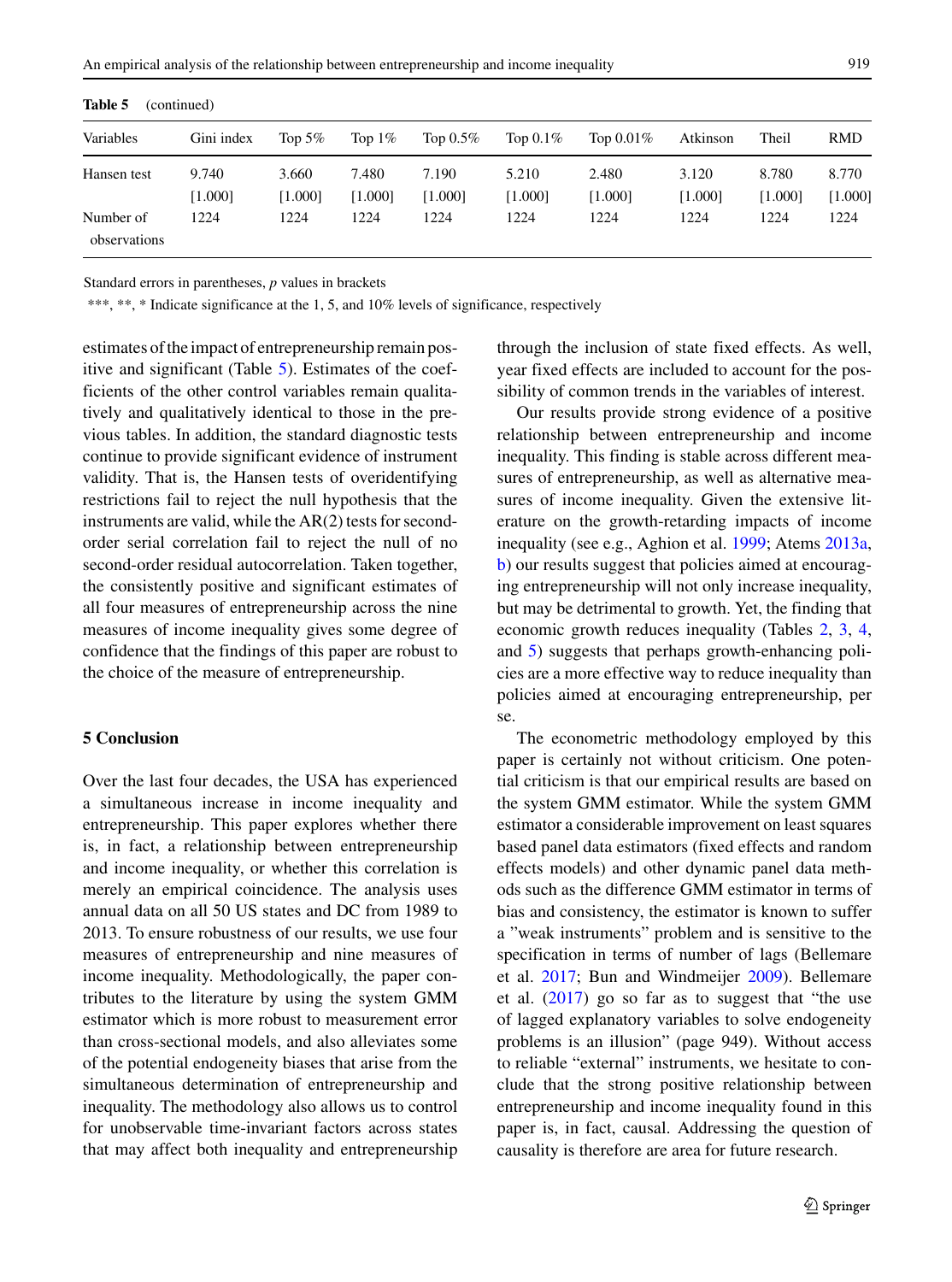#### **References**

- <span id="page-15-1"></span>Acemoglu, D. (1998). Why do new technologies complement skills? Directed technical change and wage inequality. *Q. J. Econ.*, *CXIII*, 1055–1089. [https://doi.org/10.1162/0033553](https://doi.org/10.1162/003355398555838) [98555838.](https://doi.org/10.1162/003355398555838)
- <span id="page-15-13"></span>Acemoglu, D. (1999). Changes in unemployment and wage inequality: an alternative theory and some evidence. *Am. Econ. Rev.*, *LXXXIX*, 1259–1278. [https://doi.org/10.3386/](https://doi.org/10.3386/w6658) [w6658.](https://doi.org/10.3386/w6658)
- <span id="page-15-14"></span>Acemoglu, D. (2002). Technical change, inequality, and the labor market. *J. Econ. Lit.*, *XL*, 7–72. [https://doi.org/10.](https://doi.org/10.3386/w7800) [3386/w7800.](https://doi.org/10.3386/w7800)
- <span id="page-15-27"></span>Aghion, P., Caroli, E., Garcia-Penalosa, C. (1999). Inequality and economic growth: the perspective of the new growth theories. *J. Econ. Lit.*, *37*(4), 1615–1660. [https://doi.org/10.](https://doi.org/10.1257/jel.37.4.1615) [1257/jel.37.4.1615.](https://doi.org/10.1257/jel.37.4.1615)
- <span id="page-15-26"></span>Alm, J., Lee, F., Wallace, S. (2005). How fair? Changes in federal income taxation and the distribution of income, 1978 to 1998. *J. Policy Anal. Manage.*, *24*(1), 5–22. [https://doi.org/10.1002/pam.20067.](https://doi.org/10.1002/pam.20067)
- <span id="page-15-19"></span>Arellano, M., & Bond, S. (1991). Some tests of specification for panel data: Monte Carlo evidence and an application to employment equations. *Rev. Econ. Stud.*, *58*(2), 277–297. [https://doi.org/10.2307/2297968.](https://doi.org/10.2307/2297968)
- <span id="page-15-11"></span>Arellano, M., & Bover, O. (1995). Another look at the instrumental variable estimation of error-components models. *J. Econ.*, *68*(1), 29–51. [https://doi.org/10.1016/0304-4076\(94\)](https://doi.org/10.1016/0304-4076(94)01642-D) [01642-D.](https://doi.org/10.1016/0304-4076(94)01642-D)
- <span id="page-15-7"></span>Åstebro, T., & Chen, J.  $(2014)$ . The entrepreneurial earnings puzzle: mismeasurement or real? *J. Bus. Ventur.*, *29*(1), 88–105. [https://doi.org/10.1016/j.jbusvent.2013.04.](https://doi.org/10.1016/j.jbusvent.2013.04.003) [003.](https://doi.org/10.1016/j.jbusvent.2013.04.003)
- <span id="page-15-6"></span>Astebro, T., Chen, J., Thompson, P. (2011). Stars and misfits: self-employment and labor market frictions. *Manag. Sci.*, *57*(11), 1999–2017. [https://doi.org/10.1287/mnsc.1110.](https://doi.org/10.1287/mnsc.1110.1400) [1400.](https://doi.org/10.1287/mnsc.1110.1400)
- <span id="page-15-28"></span>Atems, B. (2013a). A note on the differential regional effects of income inequality: empirical evidence using U.S. county-level data. *J. Reg. Sci.*, *53*(4), 656–671. [https://doi.org/10.1111/jors.12053.](https://doi.org/10.1111/jors.12053)
- <span id="page-15-29"></span>Atems, B. (2013b). The spatial dynamics of growth and inequality: evidence using U.S. county-level data. *Econ. Lett.*, *118*(1), 19–22. [https://doi.org/10.1016/j.econlet.2012.09.](https://doi.org/10.1016/j.econlet.2012.09.004) [004.](https://doi.org/10.1016/j.econlet.2012.09.004)
- <span id="page-15-5"></span>Atems, B., & Jones, J. (2015). Income inequality and economic growth: a panel VAR approach. *Empir. Econ.*, *48*(4), 1541– 1561. [https://doi.org/10.1007/s00181-014-0841-7.](https://doi.org/10.1007/s00181-014-0841-7)
- <span id="page-15-25"></span>Autor, D., Manning, A., Smith, C. (2016). The contribution of the minimum wage to US wage inequality over three decades: a reassessment. *Am. Econ. J.: Appl. Econ.*, *8*(1), 58–99. [https://doi.org/10.1257/app.20140073.](https://doi.org/10.1257/app.20140073)
- <span id="page-15-2"></span>Bassett, W.F., Burkett, J., Putterman, L. (1999). Income distribution, government transfers, and the problem of unequal influence. *Eur. J. Polit. Econ.*, *15*(2), 207–228. [https://doi.org/10.1016/S0176-2680\(99\)00004-X.](https://doi.org/10.1016/S0176-2680(99)00004-X)
- <span id="page-15-30"></span>Bellemare, M.F., Masaki, T., Pepinsky, T.B. (2017). Lagged explanatory variables and the estimation of causal effect. *J. Polit.*, *79*(3), 000–000. [https://doi.org/10.2139/ssrn.2568](https://doi.org/10.2139/ssrn.2568724) [724.](https://doi.org/10.2139/ssrn.2568724)
- <span id="page-15-3"></span>Benabou, R. (2000). Unequal societies: income distribution and the social contract. *Am. Econ. Rev.*, *90*(1), 96–129. [https://doi.org/10.1257/aer.90.1.96.](https://doi.org/10.1257/aer.90.1.96)
- <span id="page-15-16"></span>Blank, R.M., & Blinder, A. (1986). Macroeconomics, income distribution, and poverty. In S.H. Danziger, & D.H. Weinberg (Eds.) *Fighting Poverty: What Works and What Doesn't*. Cambridge: Harvard University Press.
- <span id="page-15-12"></span>Blundell, R., & Bond, S. (1998). Initial conditions and moment restrictions in dynamic panel data models. *J. Econ.*, *87*(1), 115–143. [https://doi.org/10.1016/S0304-4076\(98\)](https://doi.org/10.1016/S0304-4076(98)00009-8) [00009-8.](https://doi.org/10.1016/S0304-4076(98)00009-8)
- <span id="page-15-20"></span>Blundell, R., & Bond, S. (2000). GMM estimation with persistent panel data: an application to production functions. *Econ. Rev.*, *19*(3), 321–340. [https://doi.org/10.1080/07474](https://doi.org/10.1080/07474930008800475) [930008800475.](https://doi.org/10.1080/07474930008800475)
- <span id="page-15-9"></span>Bohacek, R. (2006). Financial constraints and entrepreneurial investment. *J. Monet. Econ.*, *53*(8), 2195–2212. [https://doi.](https://doi.org/10.1016/j.jmoneco.2006.04.004) [org/10.1016/j.jmoneco.2006.04.004.](https://doi.org/10.1016/j.jmoneco.2006.04.004)
- <span id="page-15-21"></span>Bond, S. (2002). Dynamic panel data models: a guide to micro data methods and practice. *Port. Econ. J.*, *1*(2), 141–162. [https://doi.org/10.1920/wp.cem.2002.0902.](https://doi.org/10.1920/wp.cem.2002.0902)
- <span id="page-15-18"></span>Bond, S., Hoeffler, A., Temple, J. (2001). GMM estimation of empirical growth models. Working Paper.
- <span id="page-15-15"></span>Brewer, D.J., Eide, E.R., Ehrenberg, R.G. (1999). Does it pay to attend an elite private college? Cross-cohort evidence on the effects of college type on earnings. J. Hum. Resour. 104– 123. [https://doi.org/10.2307/146304.](https://doi.org/10.2307/146304)
- <span id="page-15-22"></span>Brülhart, M., & Mathys, N. (2008). Sectoral agglomeration economies in a panel of European regions. *Reg. Sci. Urban Econ.*, *38*, 348–362. [https://doi.org/10.1016/j.regsciurbeco.](https://doi.org/10.1016/j.regsciurbeco.2008.03.003) [2008.03.003.](https://doi.org/10.1016/j.regsciurbeco.2008.03.003)
- <span id="page-15-31"></span>Bun, M.J., & Windmeijer, F. (2009). The weak instrument problem of the system GMM estimator in dynamic panel data models. *Econ. J.*, *12*, 1–32. [https://doi.org/10.1111/j.1368-](https://doi.org/10.1111/j.1368-423X.2009.00299.x) [423X.2009.00299.x.](https://doi.org/10.1111/j.1368-423X.2009.00299.x)
- <span id="page-15-10"></span>Cagetti, M., & DeNardi, M. (2006). Entrepreneurship, frictions, and wealth. *J. Polit. Econ.*, *114*(5), 835–870. [https://doi.](https://doi.org/10.1086/508032) [org/10.1086/508032.](https://doi.org/10.1086/508032)
- <span id="page-15-23"></span>Campbell, B.A. (2013). Earnings effects of entrepreneurial experience: evidence from the semiconductor industry. *Manag. Sci.*, *59*(2), 286–304. [https://doi.org/10.1287/mnsc.](https://doi.org/10.1287/mnsc.1120.1593) [1120.1593.](https://doi.org/10.1287/mnsc.1120.1593)
- <span id="page-15-24"></span>Campbell, B., Ganco, M., Franco, A., Agarwal, R. (2012). Who leaves, where to, and why worry? Employee mobility, employee entrepreneurship, and effects on source firm performance. *Strateg. Manag. J.*, *33*(1), 65–87. [https://doi.org/10.1002/smj.943.](https://doi.org/10.1002/smj.943)
- <span id="page-15-17"></span>Card, D. (2001). The effect of unions on wage inequality in the U.S. Labor Market. *Ind. Labor Relat. Rev.*, *54*(2), 296–315. [https://doi.org/10.2307/2696012.](https://doi.org/10.2307/2696012)
- <span id="page-15-0"></span>Card, D., & DiNardo, J. (2002). Skill biased technological change and rising wage inequality: some problems and puzzles. NBER Working Paper No. w8769. [https://doi.org/10.](https://doi.org/10.1086/342055) [1086/342055.](https://doi.org/10.1086/342055)
- <span id="page-15-8"></span>Carnahan, S., Agarwal, R., Campbell, B.A. (2012). Heterogeneity in turnover: the effect of relative compensation dispersion of firms on the mobility and entrepreneurship of extreme performers. *Strateg. Manag. J.*, *33*(12), 1411– 1430. [https://doi.org/10.1002/smj.1991.](https://doi.org/10.1002/smj.1991)
- <span id="page-15-4"></span>Coibion, O., Gorodnichenko, Y., Kueng, L., Silvia, J. (2016). Innocent bystanders? Monetary policy and inequality in the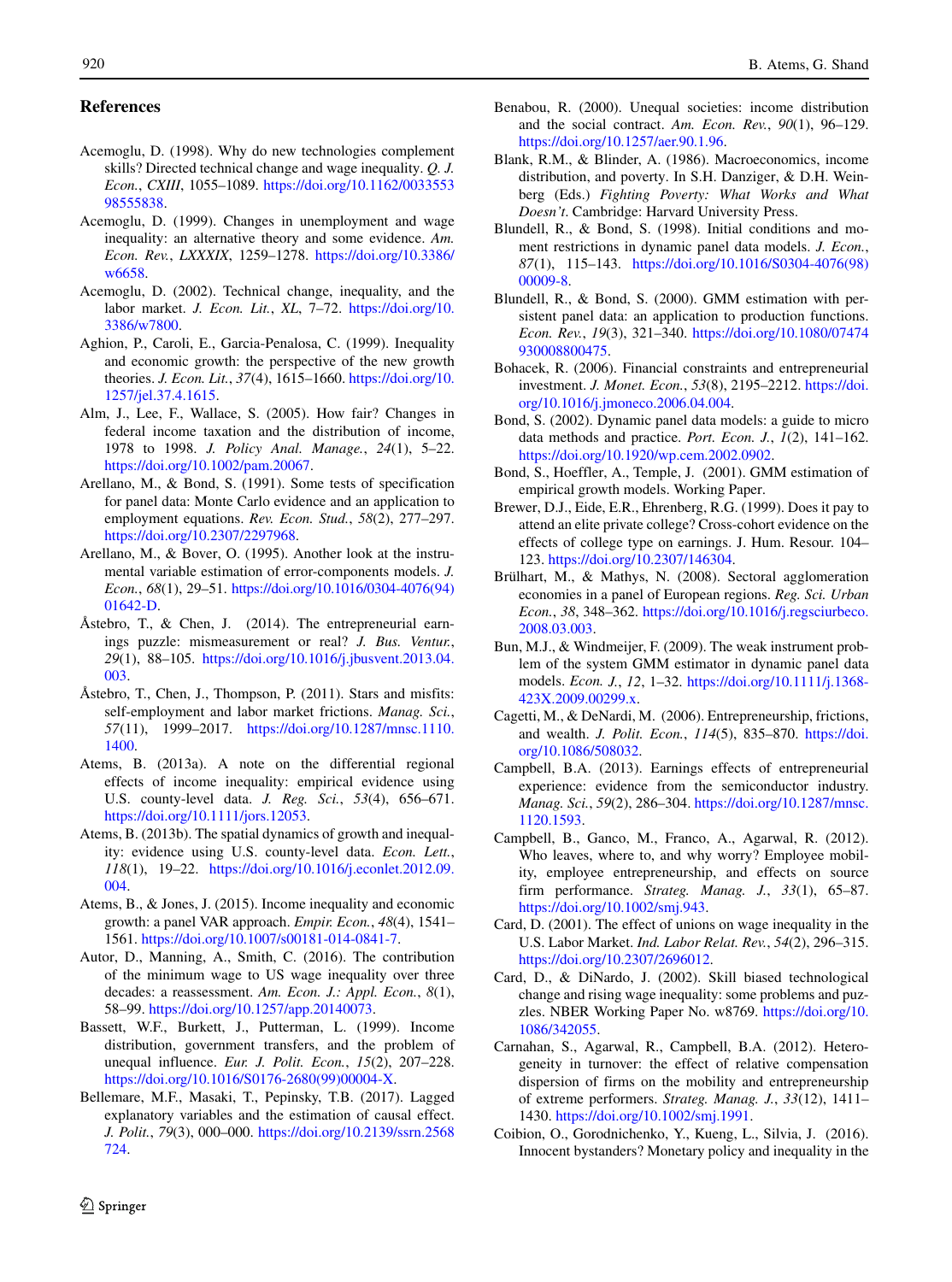U.S. Working Paper. [https://doi.org/10.5089/9781475505498.](https://doi.org/10.5089/9781475505498.001) [001.](https://doi.org/10.5089/9781475505498.001)

- <span id="page-16-22"></span>Cysne, R.P. (2009). On the positive correlation between income inequality and unemployment. *Rev. Econ. Stat.*, *91*(1), 218– 226. [https://doi.org/10.1162/rest.91.1.218.](https://doi.org/10.1162/rest.91.1.218)
- <span id="page-16-18"></span>Davies, S., & Guppy, N. (1997). Fields of study, college selectivity, and student inequalities in higher education. *Soc. Forces*, *75*(4), 1417–1438. [https://doi.org/10.2307/](https://doi.org/10.2307/2580677) [2580677.](https://doi.org/10.2307/2580677)
- <span id="page-16-6"></span>De Gregorio, J., & Lee, J. (2002). Education and income inequality: new evidence from cross-country data. *Rev. Income Wealth*, *48*(3), 395–416. [https://doi.org/10.1111/](https://doi.org/10.1111/1475-4991.00060) [1475-4991.00060.](https://doi.org/10.1111/1475-4991.00060)
- <span id="page-16-24"></span>DiNardo, J., & Lemieux, T. (1997). Diverging male wage inequality in the United States and Canada, 1981–1988: do institutions explain the difference? *Ind. Labor Relat. Rev.*, *50*, 629–651. [https://doi.org/10.2307/2525266.](https://doi.org/10.2307/2525266)
- <span id="page-16-23"></span>DiNardo, J., Fortin, F., Lemieux, T. (1996). Labor market institutions and the distribution of wages, 1973–1992: a semi-parametric approach. *Econometrica*, *64*, 1001–1044. [https://doi.org/10.2307/2171954.](https://doi.org/10.2307/2171954)
- <span id="page-16-35"></span>Doerrenberg, P., & Peichl, A. (2014). The impact of redistributive policies on inequality in OECD countries. *Appl. Econ.*, *46*(17), 2066–2086. [https://doi.org/10.1080/00036846.2014.](https://doi.org/10.1080/00036846.2014.892202) [892202.](https://doi.org/10.1080/00036846.2014.892202)
- <span id="page-16-11"></span>Evans, D.S., & Leighton, L.S. (1989). Some empirical aspects of entrepreneurship. *Am. Econ. Rev.*, *79*(3), 519–535. [https://doi.org/10.1007/978-94-015-7854-7](https://doi.org/10.1007/978-94-015-7854-7_6)<sub>-6</sub>.
- <span id="page-16-31"></span>Feenberg, D., & Coutts, E. (1993). An introduction to the TAXSIM model. *J. Policy Anal. Manage.*, *12*(1), 189–194. [https://doi.org/10.2307/3325474.](https://doi.org/10.2307/3325474)
- <span id="page-16-0"></span>Feenstra, R., & Hanson, G. (1996). Globalization, outsourcing, and wage inequality. *Am. Econ. Rev.*, *86*(2), 240–245. [https://doi.org/10.3386/w5424.](https://doi.org/10.3386/w5424)
- <span id="page-16-30"></span>Frank, M.W. (2009). Income inequality and growth in the United States: evidence from a new state-level panel of income inequality measures. *Econ. Inq.*, *47*(1), 55–68. [https://doi.org/10.1111/j.1465-7295.2008.00122.x.](https://doi.org/10.1111/j.1465-7295.2008.00122.x)
- <span id="page-16-5"></span>Galbraith, J.K. (1998). With economic inequality for all. The Nation, Sept. 7–14.
- <span id="page-16-27"></span>Goñi, E., López, J.H., Servén, L. (2011). Fiscal redistribution and income inequality in Latin America. *World Dev.*, *39* (9), 1558–1569. [https://doi.org/10.1016/j.worlddev.2011.](https://doi.org/10.1016/j.worlddev.2011.04.025) [04.025.](https://doi.org/10.1016/j.worlddev.2011.04.025)
- <span id="page-16-9"></span>Gort, M., & Lee, S.H. (2007). *The Rewards to Entrepreneurship*. Buffalo: State University of New York. [https://doi.org/](https://doi.org/10.2139/ssrn.1022583) [10.2139/ssrn.1022583.](https://doi.org/10.2139/ssrn.1022583)
- <span id="page-16-8"></span>Halvarsson, D., Korpi, M., Wennberg, K. (2016). Entrepreneurship and income inequality. Working Paper.
- <span id="page-16-10"></span>Hamilton, B.H. (2000). Does entrepreneurship pay? An empirical analysis of the returns of self-employment. *J. Polit. Econ.*, *108*(3), 604–631. [https://doi.org/10.1086/](https://doi.org/10.1086/262131) [262131.](https://doi.org/10.1086/262131)
- <span id="page-16-28"></span>Hsiao, C. (1986). *Analysis of panel data*. Cambridge: Cambridge University.
- <span id="page-16-20"></span>Jantti, M. (1994). A more efficient estimate of the effects of macroeconomic activity on the distribution of income. *Rev. Econ. Stat.*, *76*, 372–377. [https://doi.org/10.2307/](https://doi.org/10.2307/2109895) [2109895.](https://doi.org/10.2307/2109895)
- <span id="page-16-3"></span>Jaumotte, F., & Buitron, C.O. (2015). Power from the people. *Financ. Dev.*, *52*(1), 29–31.
- <span id="page-16-14"></span>Jones, C., & Kim, J. (2017). A Schumpeterian model of top income inequality. J. Polit. Econ.. [https://doi.org/10.3386/](https://doi.org/10.3386/w20637) [w20637.](https://doi.org/10.3386/w20637)
- <span id="page-16-4"></span>Joumard, I., Pisu, M., Bloch, D. (2012). Tackling income inequality: the role of taxes and transfers. *OECD J.: Econ. Stud.*, *2*(1), 37–70. [https://doi.org/10.1787/eco](https://doi.org/10.1787/eco_studies-2012-5k95xd6l65lt)\_studies-[2012-5k95xd6l65lt.](https://doi.org/10.1787/eco_studies-2012-5k95xd6l65lt)
- <span id="page-16-19"></span>Kane, T.J., & Rouse, C.E. (1995). Labor-market returns to twoand four-year college. *Am. Econ. Rev.*, *85*(3), 600–614. [https://doi.org/10.3386/w4268.](https://doi.org/10.3386/w4268)
- <span id="page-16-16"></span>Katz, L., & Murphy, K.M. (1992). Changes in relative wages, 1963–1987: supply and demand factors. *Q. J. Econ.*, *107*(1), 35–78. [https://doi.org/10.3386/w3927.](https://doi.org/10.3386/w3927)
- <span id="page-16-25"></span>Koeniger, W., Leonardi, M., Nunziata, L. (2007). Labor market institutions and wage inequality. *Ind. Labor Relat. Rev.*, *60*(3), 340–356. [https://doi.org/10.1177/00197939070600](https://doi.org/10.1177/001979390706000302) [0302.](https://doi.org/10.1177/001979390706000302)
- <span id="page-16-34"></span>Lee, D. (1999). Wage inequality in the United States during the 1980s: rising dispersion or falling minimum wage? *The Q. J. Econ.*, *114*(3), 977–1023. [https://doi.org/10.1162/00335](https://doi.org/10.1162/003355399556197) [399556197.](https://doi.org/10.1162/003355399556197)
- <span id="page-16-17"></span>Lemieux, T. (2006). Postsecondary education and increasing wage inequality. *Am. Econ. Rev. (Papers and Proceedings)*, *96*(2), 195–199. [https://doi.org/10.3386/w12077.](https://doi.org/10.3386/w12077)
- <span id="page-16-12"></span>Lin, Z., Picot, G., Yates, J. (2000). The entry and exit dynamics of self-employment in Canada. *Small Bus. Econ.*, *15*(2), 105–125. [https://doi.org/10.1023/A:1008150516764.](https://doi.org/10.1023/A:1008150516764)
- <span id="page-16-13"></span>Mathias, B.D., Solomon, S.J., Madison, K. (2017). After the harvest: a stewardship perspective on entrepreneurship and philanthropy. *J. Bus. Ventur.*, *32*(4), 385–404. [https://doi.org/10.1016/j.jbusvent.2017.04.001.](https://doi.org/10.1016/j.jbusvent.2017.04.001)
- <span id="page-16-15"></span>Meager, N. (1992). Does unemployment lead to selfemployment? *Small Bus. Econ.*, *4*, 87–103. [https://doi.org/](https://doi.org/10.1007/BF00389850) [10.1007/BF00389850.](https://doi.org/10.1007/BF00389850)
- <span id="page-16-26"></span>Milanovic, B. (2000). Do more unequal societies redistribute more? Does the median voter hypothesis hold? *Eur. J. Polit. Econ.*, *16*, 367–410.
- <span id="page-16-21"></span>Mocan, H.N. (1999). Structural unemployment, cyclical unemployment, and income inequality. *Rev. Econ. Stat.*, *81*, 122– 134. [https://doi.org/10.1162/003465399767923872.](https://doi.org/10.1162/003465399767923872)
- <span id="page-16-36"></span>Moore, W. (2009). Income inequality and industrial composition. *Public Adm. Q.*, *33*(4), 552–581.
- <span id="page-16-1"></span>Munch, J., & Skaksen, J. (2008). Human capital and wages in exporting firms. *J. Int. Econ.*, *75*(2), 363–372. [https://doi.org/10.1016/j.jinteco.2008.02.006.](https://doi.org/10.1016/j.jinteco.2008.02.006)
- <span id="page-16-33"></span>Ngarambe, O., Goetz, S.J., Debertin, D.L. (1998). Regional economic growth and income distribution: county levelevidence from the U.S. South. *J. Agric. Appl. Econ.*, *30*, 325–337. [https://doi.org/10.1017/S1074070800008324.](https://doi.org/10.1017/S1074070800008324)
- <span id="page-16-29"></span>Nickell, S. (1981). Biases in dynamic models with fixed effects. *Econometrica*, *49*(6), 1417–1426. [https://doi.org/10.2307/](https://doi.org/10.2307/1911408) [1911408.](https://doi.org/10.2307/1911408)
- <span id="page-16-32"></span>Nieswiadomy, M., Slottje, D.J., Hayes, K. (1991). The impact of unionization, right-to-work laws, and female labor force participation on earnings inequality across states. *J. Lab. Res.*, *12*, 185–195. [https://doi.org/10.1007/BF02685381.](https://doi.org/10.1007/BF02685381)
- <span id="page-16-2"></span>Phillipon, T., & Reshef, A. (2012). Wages and human capital in the U.S. finance industry: 1909–2006. *Q. J. Econ.*, *127*(4), 1551–1609. [https://doi.org/10.3386/w14644.](https://doi.org/10.3386/w14644)
- <span id="page-16-7"></span>Quandrini, V. (1999). The importance of entrepreneurship for wealth concentration and mobility. *Rev. Income Wea-*